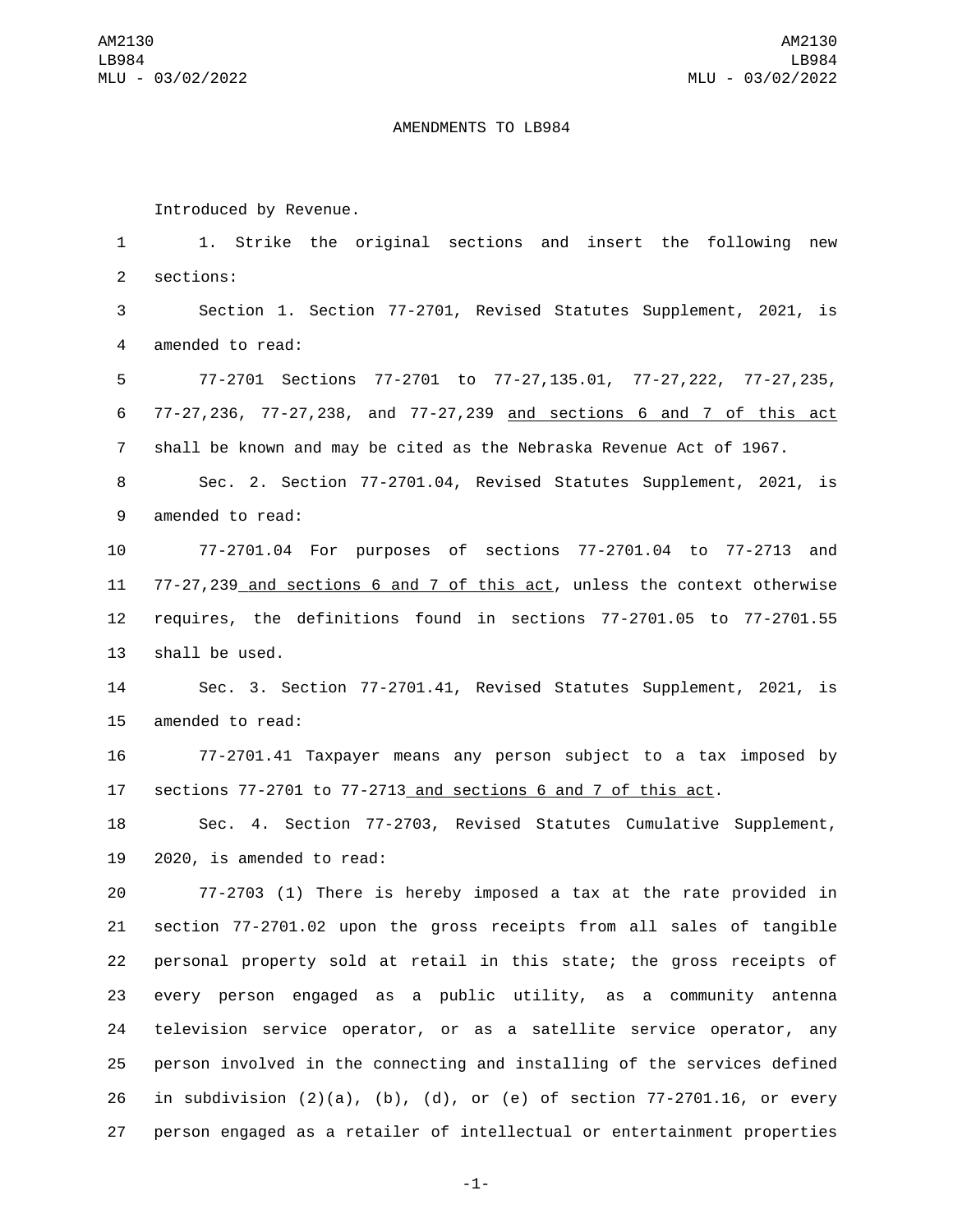referred to in subsection (3) of section 77-2701.16; the gross receipts from the sale of admissions in this state; the gross receipts from the sale of warranties, guarantees, service agreements, or maintenance agreements when the items covered are subject to tax under this section; beginning January 1, 2008, the gross receipts from the sale of bundled transactions when one or more of the products included in the bundle are taxable; the gross receipts from the provision of services defined in subsection (4) of section 77-2701.16; and the gross receipts from the sale of products delivered electronically as described in subsection (9) of section 77-2701.16. Except as provided in section 77-2701.03, when there is a sale, the tax shall be imposed at the rate in effect at the time the gross receipts are realized under the accounting basis used by the retailer to maintain his or her books and records.

 (a) The tax imposed by this section shall be collected by the retailer from the consumer. It shall constitute a part of the purchase price and until collected shall be a debt from the consumer to the retailer and shall be recoverable at law in the same manner as other debts. The tax required to be collected by the retailer from the consumer constitutes a debt owed by the retailer to this state.

 (b) It is unlawful for any retailer to advertise, hold out, or state to the public or to any customer, directly or indirectly, that the tax or part thereof will be assumed or absorbed by the retailer, that it will not be added to the selling, renting, or leasing price of the property sold, rented, or leased, or that, if added, it or any part thereof will be refunded. The provisions of this subdivision shall not apply to a 26 public utility.

 (c) The tax required to be collected by the retailer from the purchaser, unless otherwise provided by statute or by rule and regulation of the Tax Commissioner, shall be displayed separately from the list price, the price advertised in the premises, the marked price, or other price on the sales check or other proof of sales, rentals, or leases.

-2-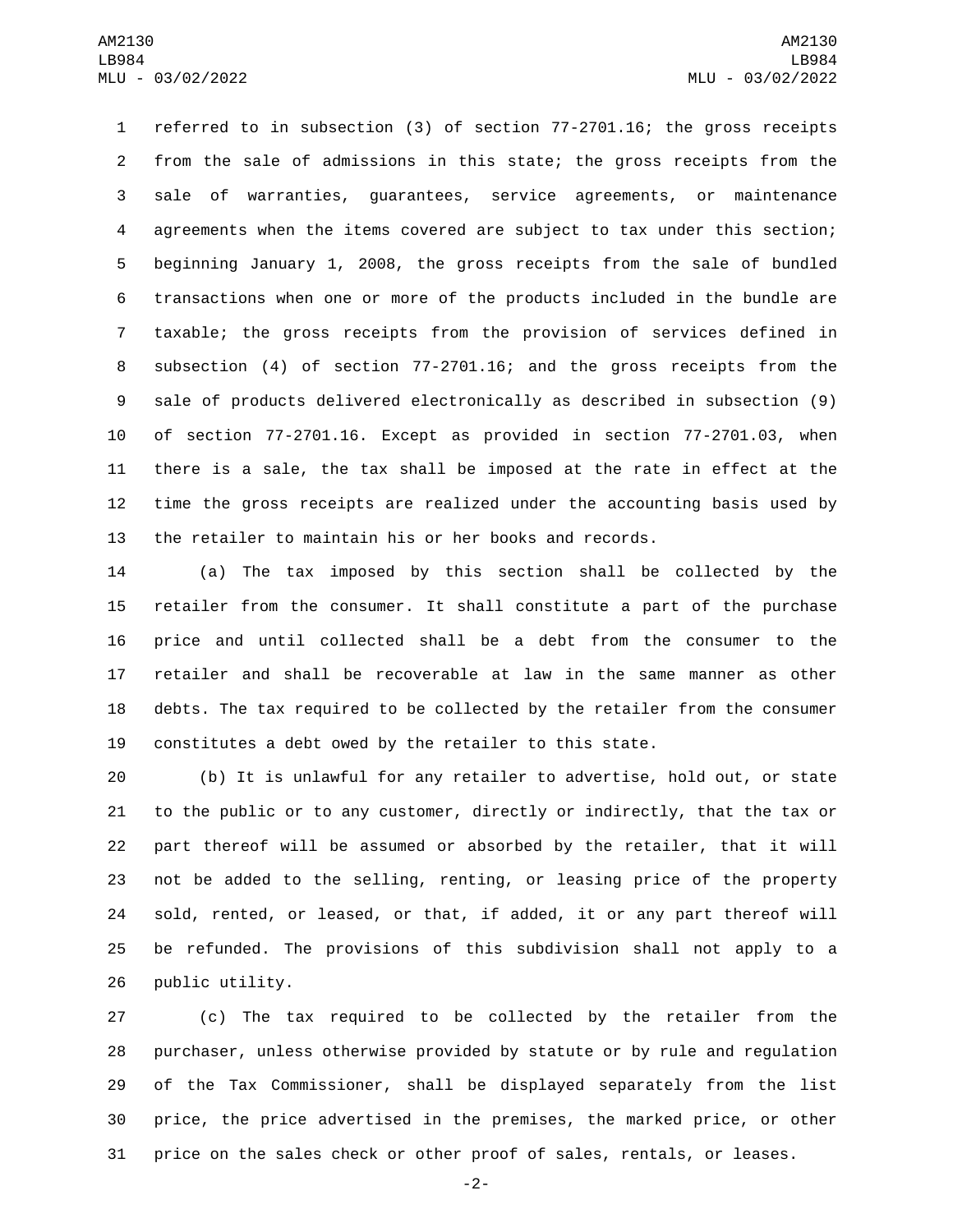(d) For the purpose of more efficiently securing the payment, collection, and accounting for the sales tax and for the convenience of the retailer in collecting the sales tax, it shall be the duty of the Tax Commissioner to provide a schedule or schedules of the amounts to be collected from the consumer or user to effectuate the computation and collection of the tax imposed by the Nebraska Revenue Act of 1967. Such schedule or schedules shall provide that the tax shall be collected from the consumer or user uniformly on sales according to brackets based on sales prices of the item or items. Retailers may compute the tax due on any transaction on an item or an invoice basis. The rounding rule 11 provided in section 77-3,117 applies.

 (e) The use of tokens or stamps for the purpose of collecting or enforcing the collection of the taxes imposed in the Nebraska Revenue Act of 1967 or for any other purpose in connection with such taxes is 15 prohibited.

 (f) For the purpose of the proper administration of the provisions of the Nebraska Revenue Act of 1967 and to prevent evasion of the retail sales tax, it shall be presumed that all gross receipts are subject to the tax until the contrary is established. The burden of proving that a sale of property is not a sale at retail is upon the person who makes the sale unless he or she takes from the purchaser (i) a resale certificate to the effect that the property is purchased for the purpose of reselling, leasing, or renting it, (ii) an exemption certificate pursuant to subsection (7) of section 77-2705, or (iii) a direct payment permit pursuant to sections 77-2705.01 to 77-2705.03. Receipt of a resale certificate, exemption certificate, or direct payment permit shall be conclusive proof for the seller that the sale was made for resale or was exempt or that the tax will be paid directly to the state.

 (g) In the rental or lease of automobiles, trucks, trailers, semitrailers, and truck-tractors as defined in the Motor Vehicle Registration Act, the tax shall be collected by the lessor on the rental

-3-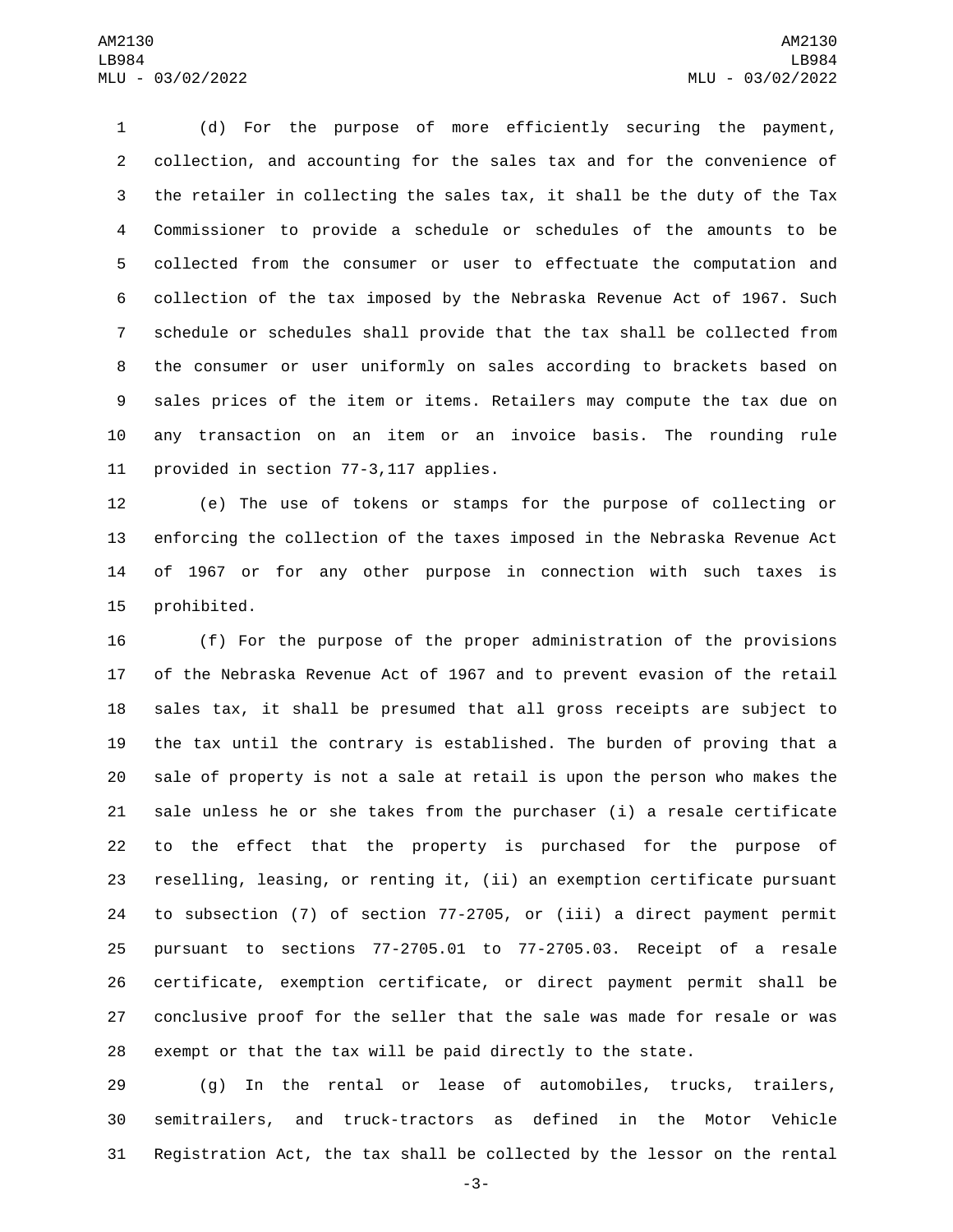or lease price, except as otherwise provided within this section.

 (h) In the rental or lease of automobiles, trucks, trailers, semitrailers, and truck-tractors as defined in the act, for periods of one year or more, the lessor may elect not to collect and remit the sales tax on the gross receipts and instead pay a sales tax on the cost of such vehicle. If such election is made, it shall be made pursuant to the 7 following conditions:

 (i) Notice of the desire to make such election shall be filed with the Tax Commissioner and shall not become effective until the Tax Commissioner is satisfied that the taxpayer has complied with all conditions of this subsection and all rules and regulations of the Tax 12 Commissioner;

 (ii) Such election when made shall continue in force and effect for a period of not less than two years and thereafter until such time as the 15 lessor elects to terminate the election;

 (iii) When such election is made, it shall apply to all vehicles of the lessor rented or leased for periods of one year or more except vehicles to be leased to common or contract carriers who provide to the lessor a valid common or contract carrier exemption certificate. If the lessor rents or leases other vehicles for periods of less than one year, such lessor shall maintain his or her books and records and his or her accounting procedure as the Tax Commissioner prescribes; and

 (iv) The Tax Commissioner by rule and regulation shall prescribe the contents and form of the notice of election, a procedure for the determination of the tax base of vehicles which are under an existing lease at the time such election becomes effective, the method and manner for terminating such election, and such other rules and regulations as may be necessary for the proper administration of this subdivision.

 (i) The tax imposed by this section on the sales of motor vehicles, semitrailers, and trailers as defined in sections 60-339, 60-348, and 60-354 shall be the liability of the purchaser and, with the exception of

-4-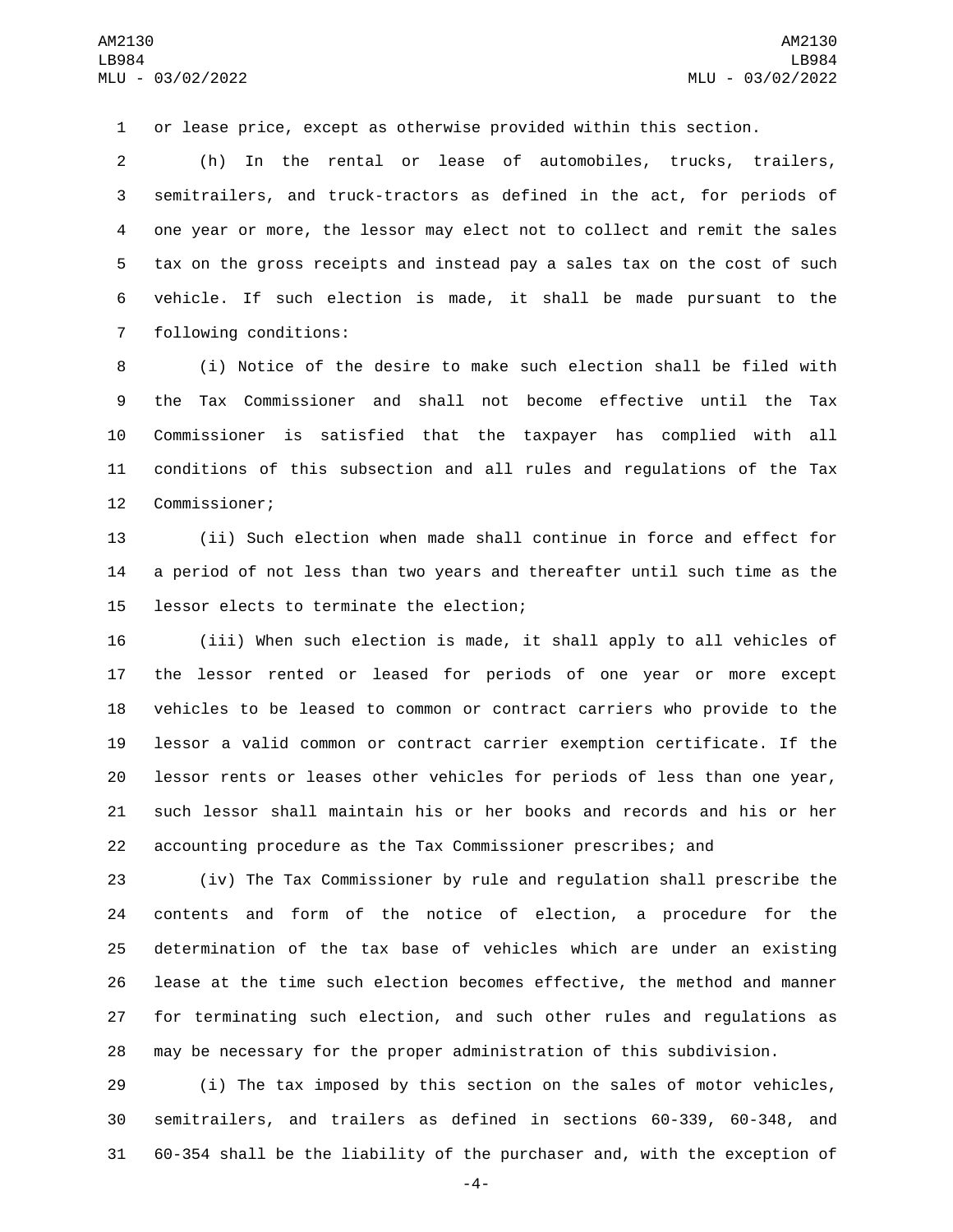motor vehicles, semitrailers, and trailers registered pursuant to section 60-3,198, the tax shall be collected by the county treasurer as provided in the Motor Vehicle Registration Act or by an approved licensed dealer participating in the electronic dealer services system pursuant to section 60-1507 at the time the purchaser makes application for the registration of the motor vehicle, semitrailer, or trailer for operation upon the highways of this state. The tax imposed by this section on motor vehicles, semitrailers, and trailers registered pursuant to section 60-3,198 shall be collected by the Department of Motor Vehicles at the time the purchaser makes application for the registration of the motor vehicle, semitrailer, or trailer for operation upon the highways of this state. At the time of the sale of any motor vehicle, semitrailer, or trailer, the seller shall (i) state on the sales invoice the dollar amount of the tax imposed under this section and (ii) furnish to the purchaser a certified statement of the transaction, in such form as the Tax Commissioner prescribes, setting forth as a minimum the total sales price, the allowance for any trade-in, and the difference between the two. The sales tax due shall be computed on the difference between the total sales price and the allowance for any trade-in as disclosed by such certified statement. Any seller who willfully understates the amount upon which the sales tax is due shall be subject to a penalty of one thousand dollars. A copy of such certified statement shall also be furnished to the Tax Commissioner. Any seller who fails or refuses to furnish such certified statement shall be guilty of a misdemeanor and shall, upon conviction thereof, be punished by a fine of not less than twenty-five dollars nor more than one hundred dollars. If the purchaser does not register such motor vehicle, semitrailer, or trailer for operation on the highways of this state within thirty days of the purchase thereof, the tax imposed by this section shall immediately thereafter be paid by the purchaser to the county treasurer or the Department of Motor Vehicles. If the tax is not paid on or before the thirtieth day after its purchase,

-5-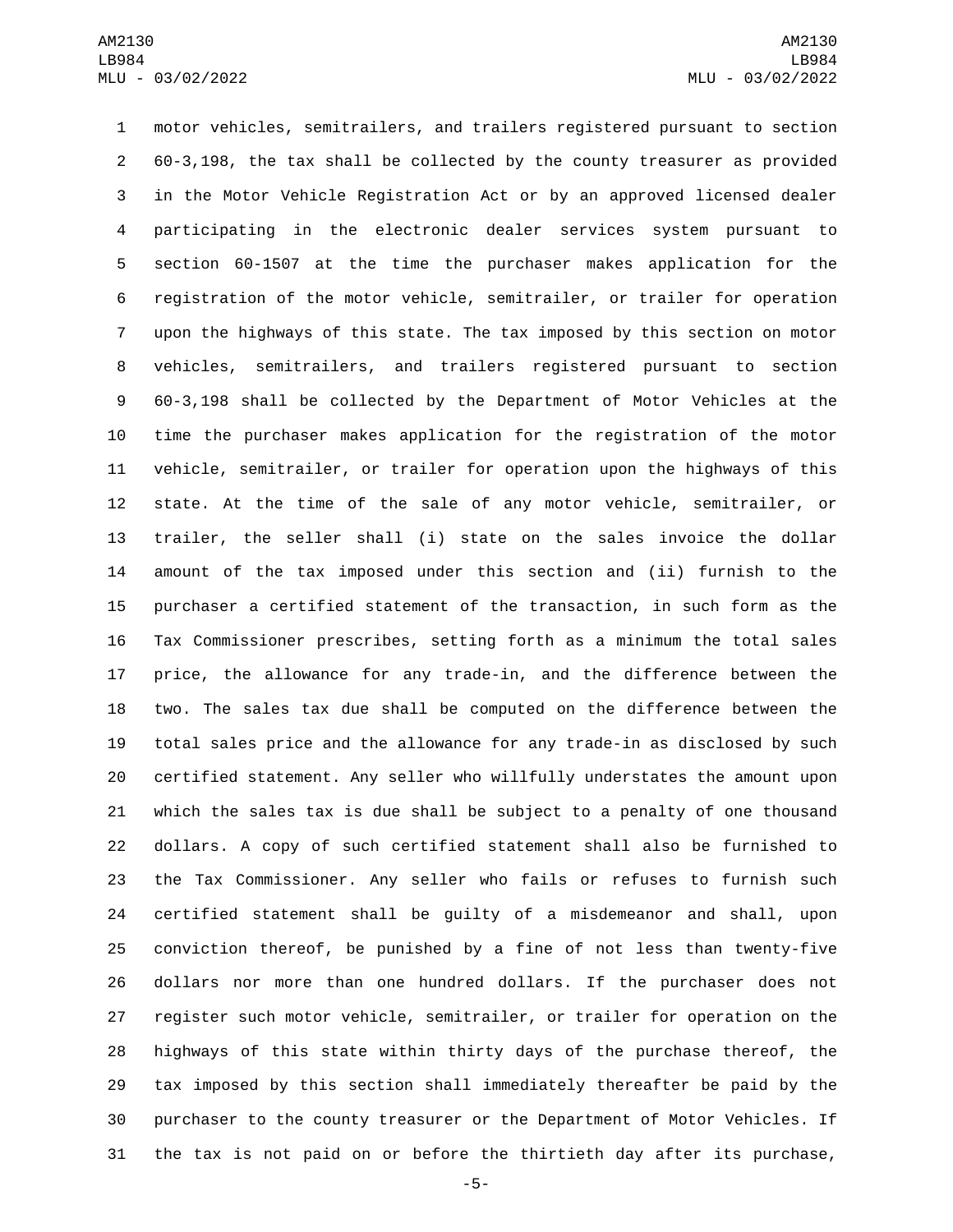the county treasurer or Department of Motor Vehicles shall also collect from the purchaser interest from the thirtieth day through the date of payment and sales tax penalties as provided in the Nebraska Revenue Act of 1967. The county treasurer or Department of Motor Vehicles shall report and remit the tax so collected to the Tax Commissioner by the fifteenth day of the following month. The county treasurer, for his or her collection fee, shall deduct and withhold, from all amounts required to be collected under this subsection, the collection fee permitted to be deducted by any retailer collecting the sales tax, all of which shall be deposited in the county general fund, plus an additional amount equal to one-half of one percent of all amounts in excess of six thousand dollars remitted each month. Prior to January 1, 2023, fifty percent of such additional amount shall be deposited in the county general fund and fifty percent of such additional amount shall be deposited in the county road fund. On and after January 1, 2023, seventy-five percent of such additional amount shall be deposited in the county general fund and twenty-five percent of such additional amount shall be deposited in the county road fund. In any county with a population of one hundred fifty thousand inhabitants or more, the county treasurer shall remit one dollar of his or her collection fee for each of the first five thousand motor vehicles, semitrailers, or trailers registered with such county treasurer on or after January 1, 2020, to the State Treasurer for credit to the Department of Revenue Enforcement Fund. The Department of Motor Vehicles, for its collection fee, shall deduct, withhold, and deposit in the Motor Carrier Division Cash Fund the collection fee permitted to be deducted by any retailer collecting the sales tax. The collection fee for the county treasurer or the Department of Motor Vehicles shall be forfeited if the county treasurer or department violates any rule or regulation pertaining 29 to the collection of the use tax.

 (j)(i) The tax imposed by this section on the sale of a motorboat as defined in section 37-1204 shall be the liability of the purchaser. The

-6-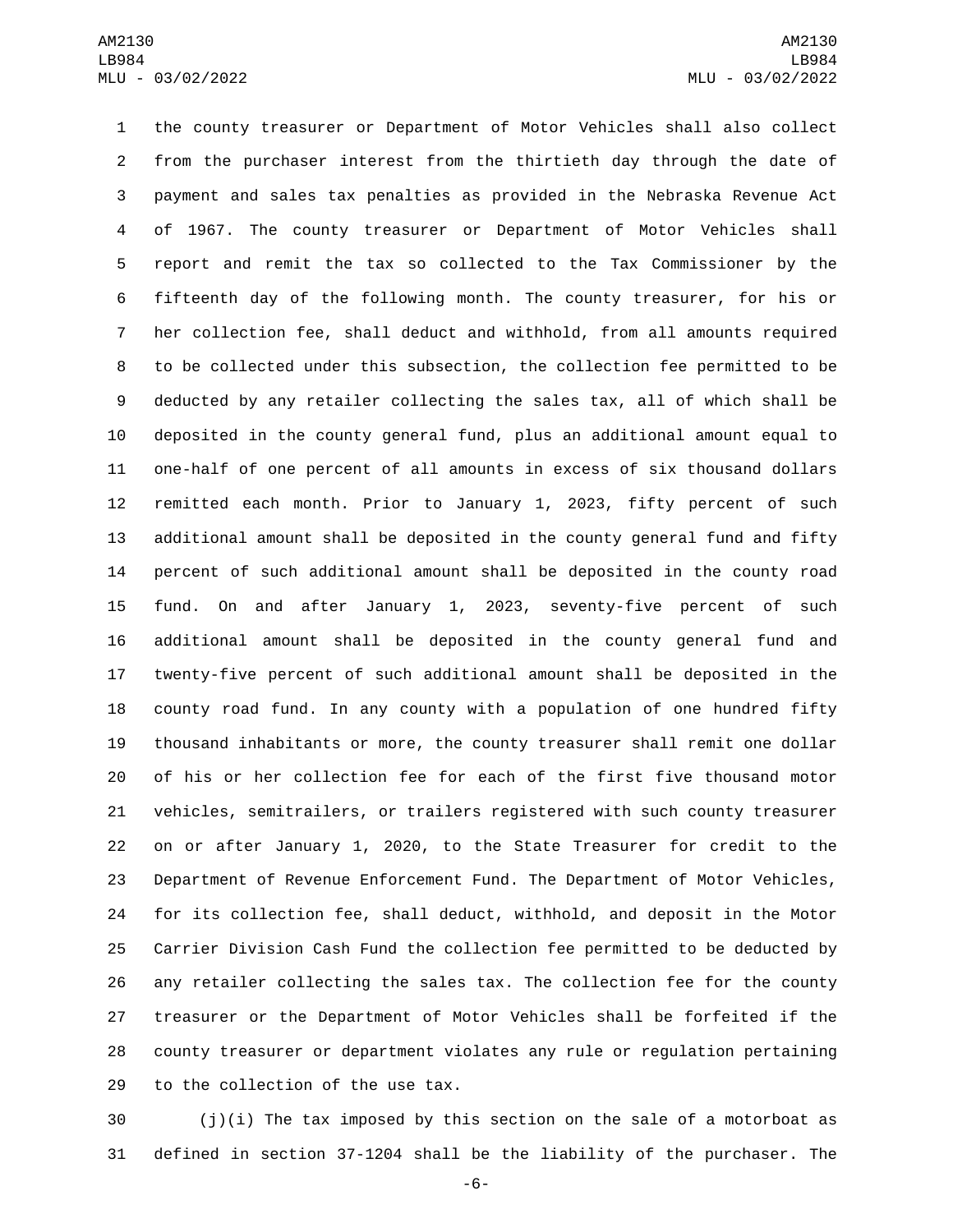tax shall be collected by the county treasurer at the time the purchaser makes application for the registration of the motorboat. At the time of the sale of a motorboat, the seller shall (A) state on the sales invoice the dollar amount of the tax imposed under this section and (B) furnish to the purchaser a certified statement of the transaction, in such form as the Tax Commissioner prescribes, setting forth as a minimum the total sales price, the allowance for any trade-in, and the difference between the two. The sales tax due shall be computed on the difference between the total sales price and the allowance for any trade-in as disclosed by such certified statement. Any seller who willfully understates the amount upon which the sales tax is due shall be subject to a penalty of one thousand dollars. A copy of such certified statement shall also be furnished to the Tax Commissioner. Any seller who fails or refuses to furnish such certified statement shall be guilty of a misdemeanor and shall, upon conviction thereof, be punished by a fine of not less than twenty-five dollars nor more than one hundred dollars. If the purchaser does not register such motorboat within thirty days of the purchase thereof, the tax imposed by this section shall immediately thereafter be paid by the purchaser to the county treasurer. If the tax is not paid on or before the thirtieth day after its purchase, the county treasurer shall also collect from the purchaser interest from the thirtieth day through the date of payment and sales tax penalties as provided in the Nebraska Revenue Act of 1967. The county treasurer shall report and remit the tax so collected to the Tax Commissioner by the fifteenth day of the following month. The county treasurer, for his or her collection fee, shall deduct and withhold for the use of the county general fund, from all amounts required to be collected under this subsection, the collection fee permitted to be deducted by any retailer collecting the sales tax. The collection fee shall be forfeited if the county treasurer violates any rule or regulation pertaining to the collection of the use tax.

-7-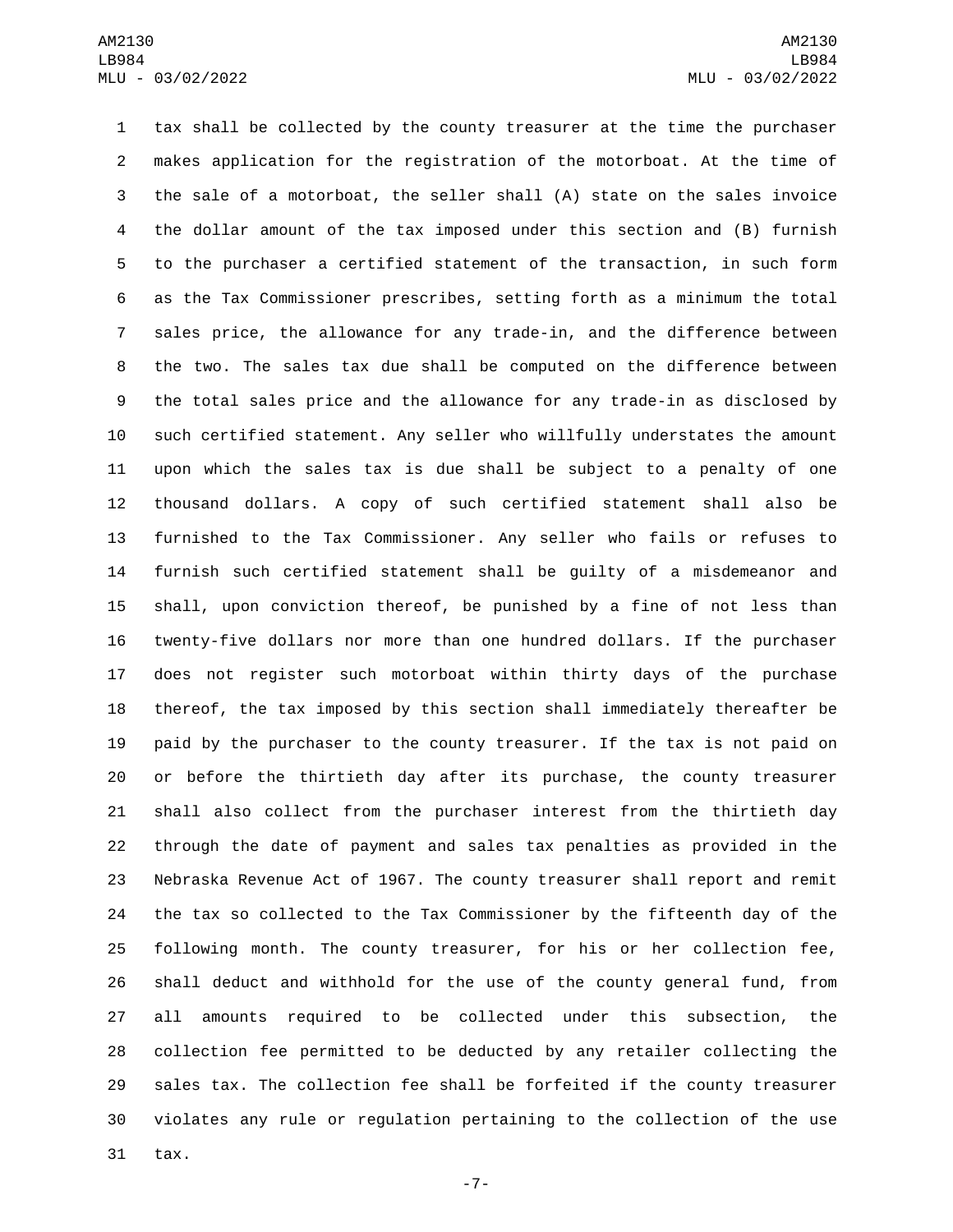(ii) In the rental or lease of motorboats, the tax shall be collected by the lessor on the rental or lease price.

 (k)(i) The tax imposed by this section on the sale of an all-terrain vehicle as defined in section 60-103 or a utility-type vehicle as defined in section 60-135.01 shall be the liability of the purchaser. The tax shall be collected by the county treasurer or by an approved licensed dealer participating in the electronic dealer services system pursuant to section 60-1507 at the time the purchaser makes application for the certificate of title for the all-terrain vehicle or utility-type vehicle. At the time of the sale of an all-terrain vehicle or a utility-type vehicle, the seller shall (A) state on the sales invoice the dollar amount of the tax imposed under this section and (B) furnish to the purchaser a certified statement of the transaction, in such form as the Tax Commissioner prescribes, setting forth as a minimum the total sales price, the allowance for any trade-in, and the difference between the two. The sales tax due shall be computed on the difference between the total sales price and the allowance for any trade-in as disclosed by such certified statement. Any seller who willfully understates the amount upon which the sales tax is due shall be subject to a penalty of one thousand dollars. A copy of such certified statement shall also be furnished to the Tax Commissioner. Any seller who fails or refuses to furnish such certified statement shall be guilty of a misdemeanor and shall, upon conviction thereof, be punished by a fine of not less than twenty-five dollars nor more than one hundred dollars. If the purchaser does not obtain a certificate of title for such all-terrain vehicle or utility- type vehicle within thirty days of the purchase thereof, the tax imposed by this section shall immediately thereafter be paid by the purchaser to the county treasurer. If the tax is not paid on or before the thirtieth day after its purchase, the county treasurer shall also collect from the purchaser interest from the thirtieth day through the date of payment and sales tax penalties as provided in the Nebraska Revenue Act of 1967. The

-8-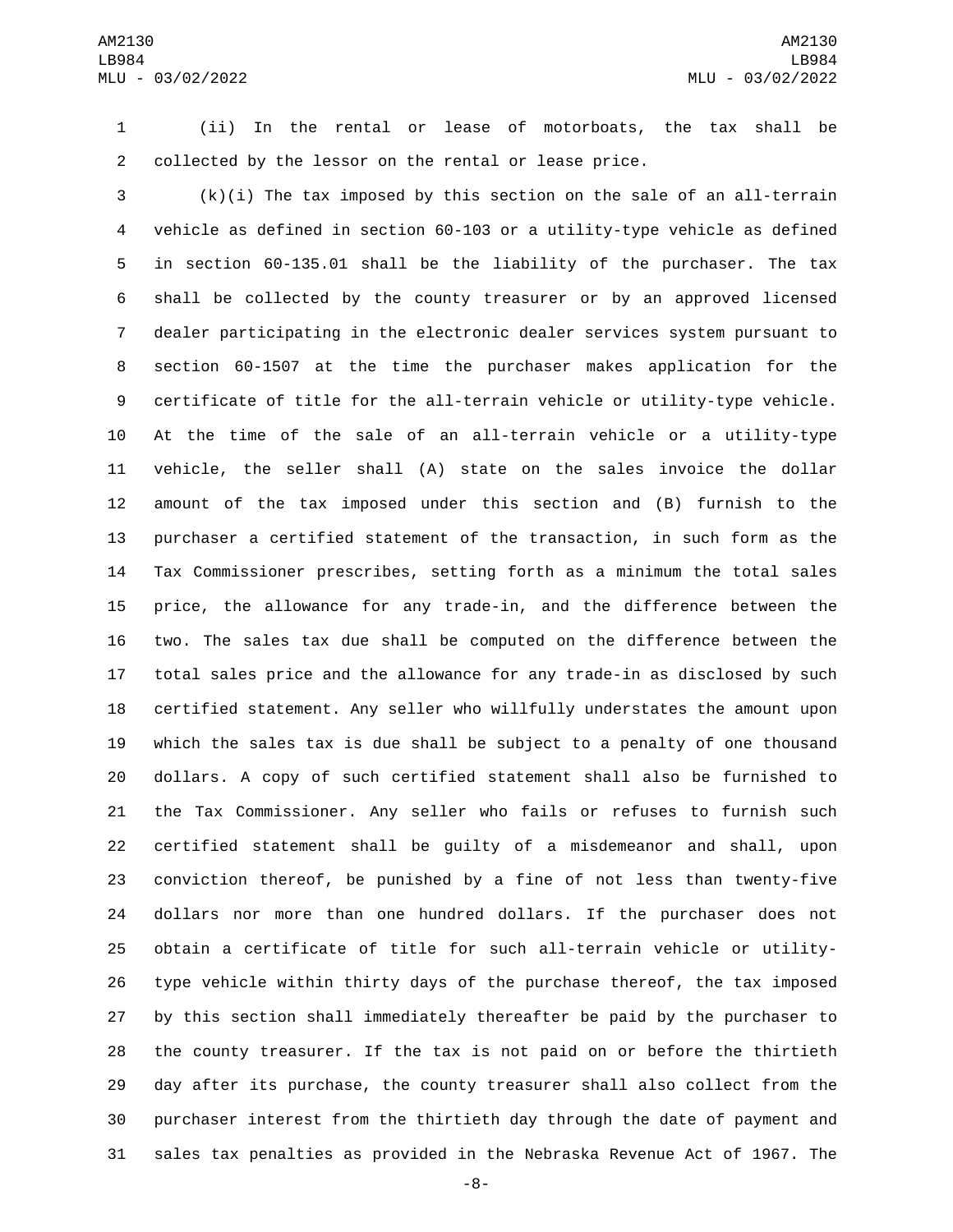county treasurer shall report and remit the tax so collected to the Tax Commissioner by the fifteenth day of the following month. The county treasurer, for his or her collection fee, shall deduct and withhold for the use of the county general fund, from all amounts required to be collected under this subsection, the collection fee permitted to be deducted by any retailer collecting the sales tax. The collection fee shall be forfeited if the county treasurer violates any rule or regulation pertaining to the collection of the use tax.

 (ii) In the rental or lease of an all-terrain vehicle or a utility- type vehicle, the tax shall be collected by the lessor on the rental or 11 lease price.

 (iii) County treasurers are appointed as sales and use tax collectors for all sales of all-terrain vehicles or utility-type vehicles made outside of this state to purchasers or users of all-terrain vehicles or utility-type vehicles which are required to have a certificate of title in this state. The county treasurer shall collect the applicable use tax from the purchaser of an all-terrain vehicle or a utility-type vehicle purchased outside of this state at the time application for a certificate of title is made. The full use tax on the purchase price shall be collected by the county treasurer if a sales or occupation tax was not paid by the purchaser in the state of purchase. If a sales or occupation tax was lawfully paid in the state of purchase at a rate less than the tax imposed in this state, use tax must be collected on the difference as a condition for obtaining a certificate of title in this 25 state.

 (l) The Tax Commissioner shall adopt and promulgate necessary rules and regulations for determining the amount subject to the taxes imposed by this section so as to insure that the full amount of any applicable tax is paid in cases in which a sale is made of which a part is subject to the taxes imposed by this section and a part of which is not so subject and a separate accounting is not practical or economical.

-9-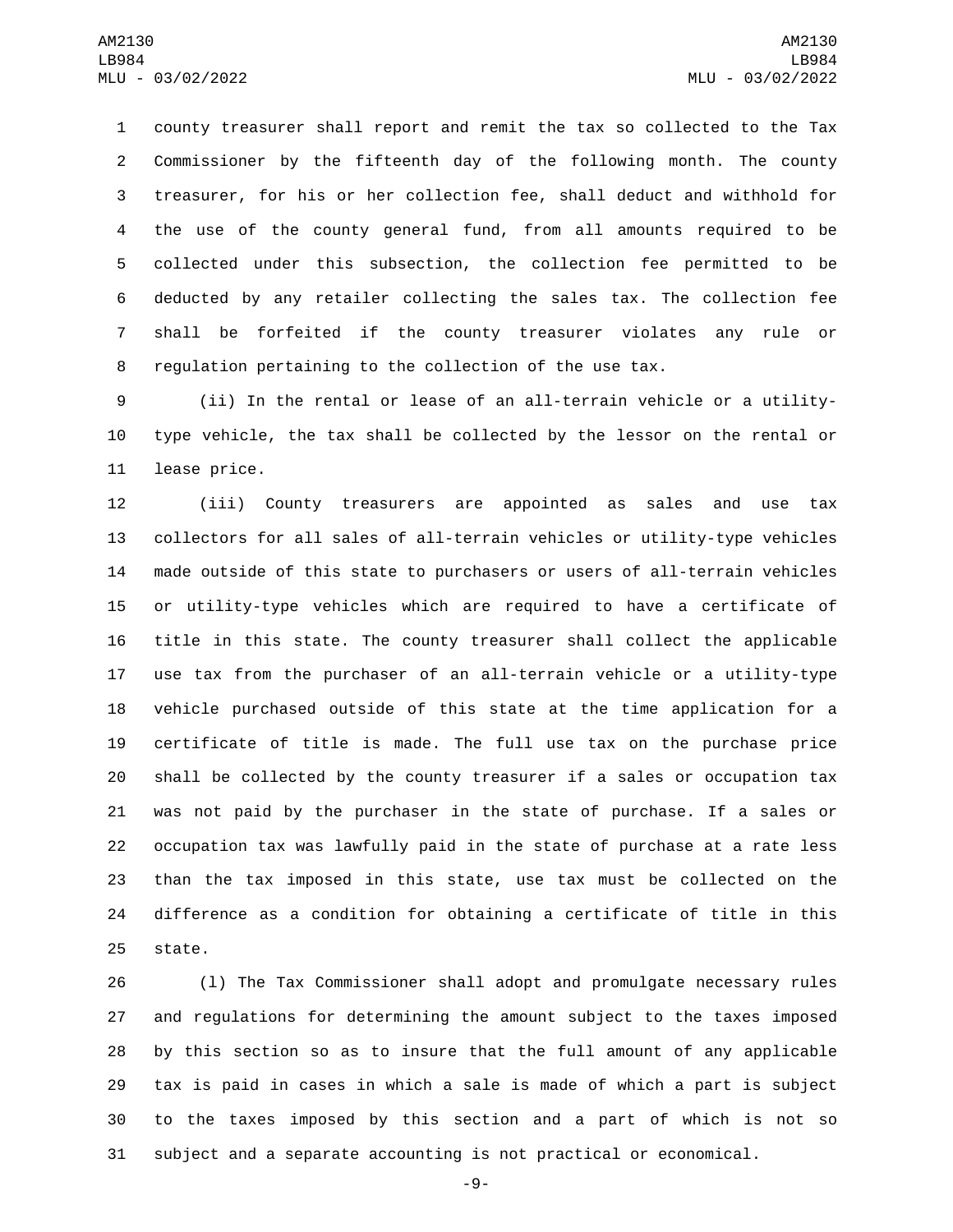(2) A use tax is hereby imposed on the storage, use, or other consumption in this state of property purchased, leased, or rented from any retailer and on any transaction the gross receipts of which are subject to tax under subsection (1) of this section on or after June 1, 1967, for storage, use, or other consumption in this state at the rate set as provided in subsection (1) of this section on the sales price of the property or, in the case of leases or rentals, of the lease or rental 8 prices.

 (a) Every person storing, using, or otherwise consuming in this state property purchased from a retailer or leased or rented from another person for such purpose shall be liable for the use tax at the rate in effect when his or her liability for the use tax becomes certain under the accounting basis used to maintain his or her books and records. His or her liability shall not be extinguished until the use tax has been paid to this state, except that a receipt from a retailer engaged in business in this state or from a retailer who is authorized by the Tax Commissioner, under such rules and regulations as he or she may prescribe, to collect the sales tax and who is, for the purposes of the Nebraska Revenue Act of 1967 relating to the sales tax, regarded as a retailer engaged in business in this state, which receipt is given to the purchaser pursuant to subdivision (b) of this subsection, shall be sufficient to relieve the purchaser from further liability for the tax to 23 which the receipt refers.

 (b) Every retailer engaged in business in this state and selling, leasing, or renting property for storage, use, or other consumption in this state shall, at the time of making any sale, collect any tax which may be due from the purchaser and shall give to the purchaser, upon request, a receipt therefor in the manner and form prescribed by the Tax 29 Commissioner.

 (c) The Tax Commissioner, in order to facilitate the proper administration of the use tax, may designate such person or persons as he

-10-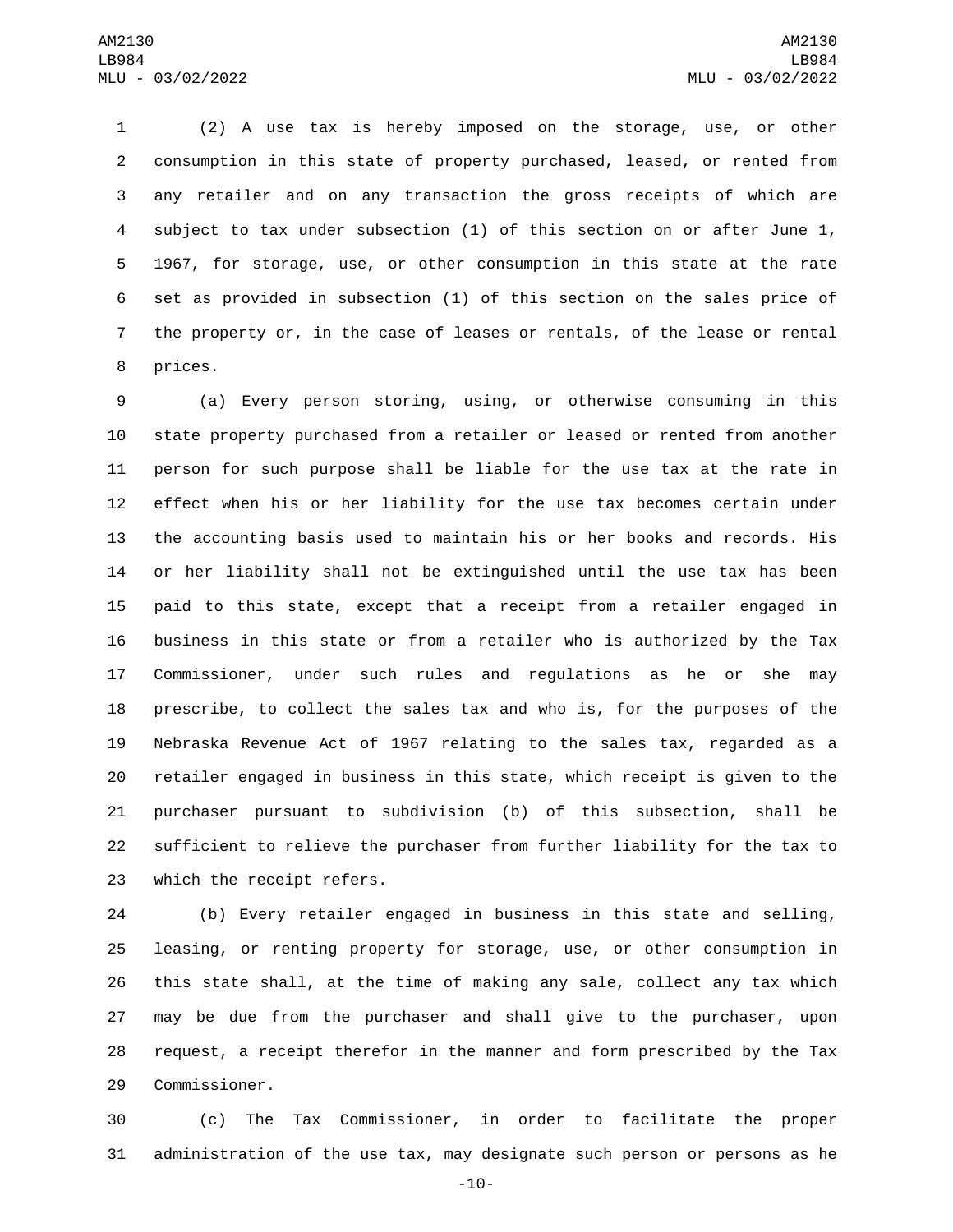or she may deem necessary to be use tax collectors and delegate to such persons such authority as is necessary to collect any use tax which is due and payable to the State of Nebraska. The Tax Commissioner may require of all persons so designated a surety bond in favor of the State of Nebraska to insure against any misappropriation of state funds so collected. The Tax Commissioner may require any tax official, city, county, or state, to collect the use tax on behalf of the state. All persons designated to or required to collect the use tax shall account for such collections in the manner prescribed by the Tax Commissioner. Nothing in this subdivision shall be so construed as to prevent the Tax Commissioner or his or her employees from collecting any use taxes due 12 and payable to the State of Nebraska.

 (d) All persons designated to collect the use tax and all persons required to collect the use tax shall forward the total of such collections to the Tax Commissioner at such time and in such manner as the Tax Commissioner may prescribe. Such For all use taxes collected prior to October 1, 2002, such collectors of the use tax shall deduct and withhold from the amount of taxes collected two and one-half percent of the first three thousand dollars remitted each month and one-half of one percent of all amounts in excess of three thousand dollars remitted each month as reimbursement for the cost of collecting the tax. For use taxes 22 collected on and after October 1, 2002, such collectors of the use tax 23 shall deduct and withhold from the amount of taxes collected three  $\text{two}$ 24 and one-half percent of the first five three thousand dollars remitted each month as reimbursement for the cost of collecting the tax. Any such deduction shall be forfeited to the State of Nebraska if such collector violates any rule, regulation, or directive of the Tax Commissioner.

 (e) For the purpose of the proper administration of the Nebraska Revenue Act of 1967 and to prevent evasion of the use tax, it shall be presumed that property sold, leased, or rented by any person for delivery in this state is sold, leased, or rented for storage, use, or other

-11-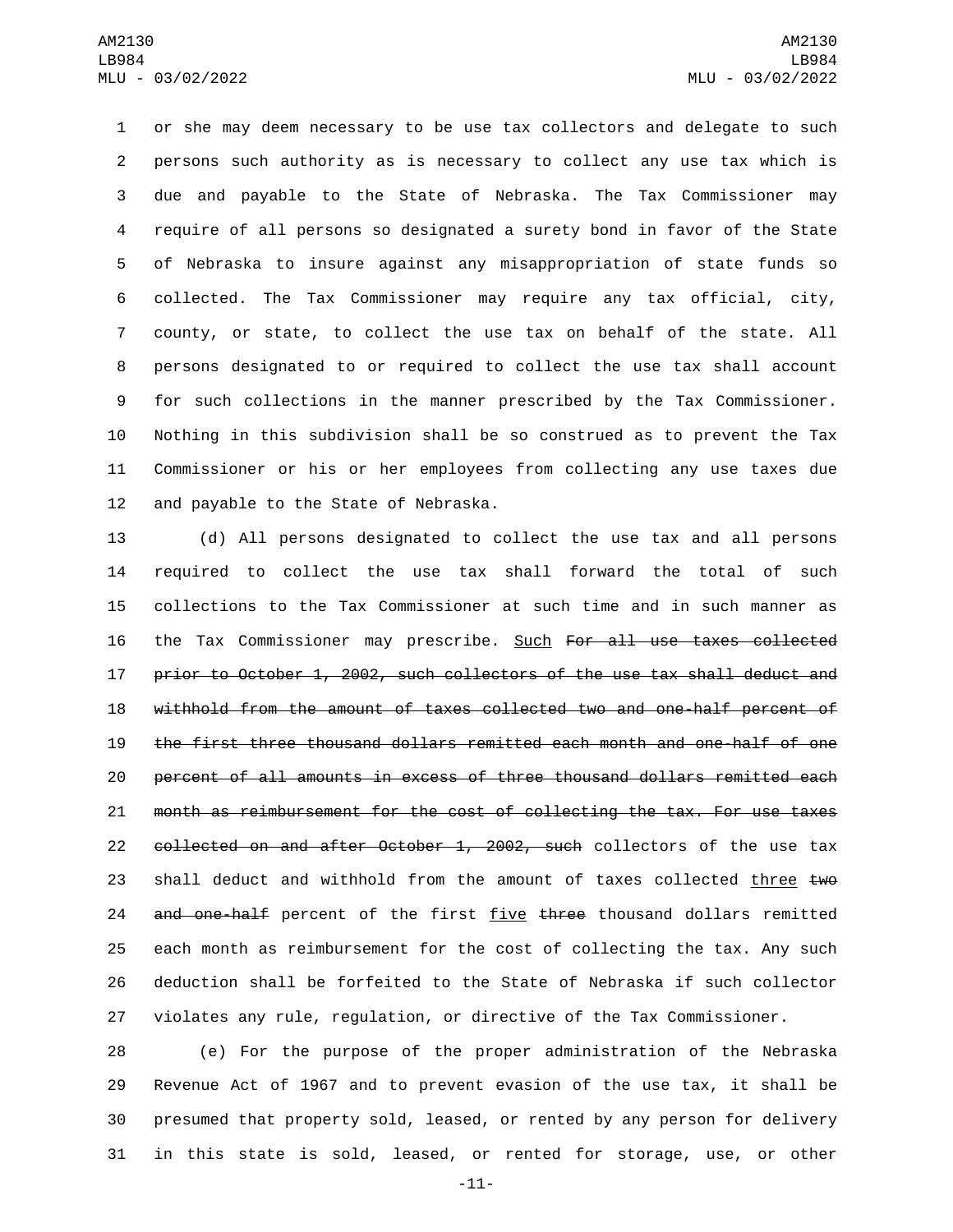1 consumption in this state until the contrary is established. The burden 2 of proving the contrary is upon the person who purchases, leases, or 3 rents the property.

 (f) For the purpose of the proper administration of the Nebraska Revenue Act of 1967 and to prevent evasion of the use tax, for the sale of property to an advertising agency which purchases the property as an agent for a disclosed or undisclosed principal, the advertising agency is and remains liable for the sales and use tax on the purchase the same as 9 if the principal had made the purchase directly.

10 Sec. 5. Section 77-2704.36, Revised Statutes Supplement, 2021, is 11 amended to read:

12 77-2704.36 (1) Sales and use tax shall not be imposed on the gross 13 receipts from the sale, lease, or rental of:

14 (a) Depreciable depreciable agricultural machinery and equipment 15 purchased, leased, or rented on or after January 1, 1993, for use in 16 commercial agriculture; or  $-$ 

17 (b) Net wrap purchased for use in commercial agriculture.

18 (2) For purposes of this section:

19 (a)(i)  $\{a\}$  Agricultural machinery and equipment means tangible 20 personal property that is used directly in  $(A)$   $(\pm)$  cultivating or 21 harvesting a crop,  $(B)$   $(\pm \frac{1}{2})$  raising or caring for animal life,  $(C)$   $(\pm \frac{1}{2})$ 22 protecting the health and welfare of animal life, including fans, 23 curtains, and climate control equipment within livestock buildings, or 24 (D)  $\overline{(\pm \nu)}$  collecting or processing an agricultural product on a farm or 25 ranch, regardless of the degree of attachment to any real property; and

 (ii) (b) Agricultural machinery and equipment includes, but is not limited to, header trailers, head haulers, header transports, and seed tender trailers and excludes any current tractor model as defined in section 2-2701.01 not permitted for sale in Nebraska pursuant to sections 30 2-2701 to 2-2711; and  $-$ 

31 (b) Net wrap means plastic wrap used in the baling of hay.

-12-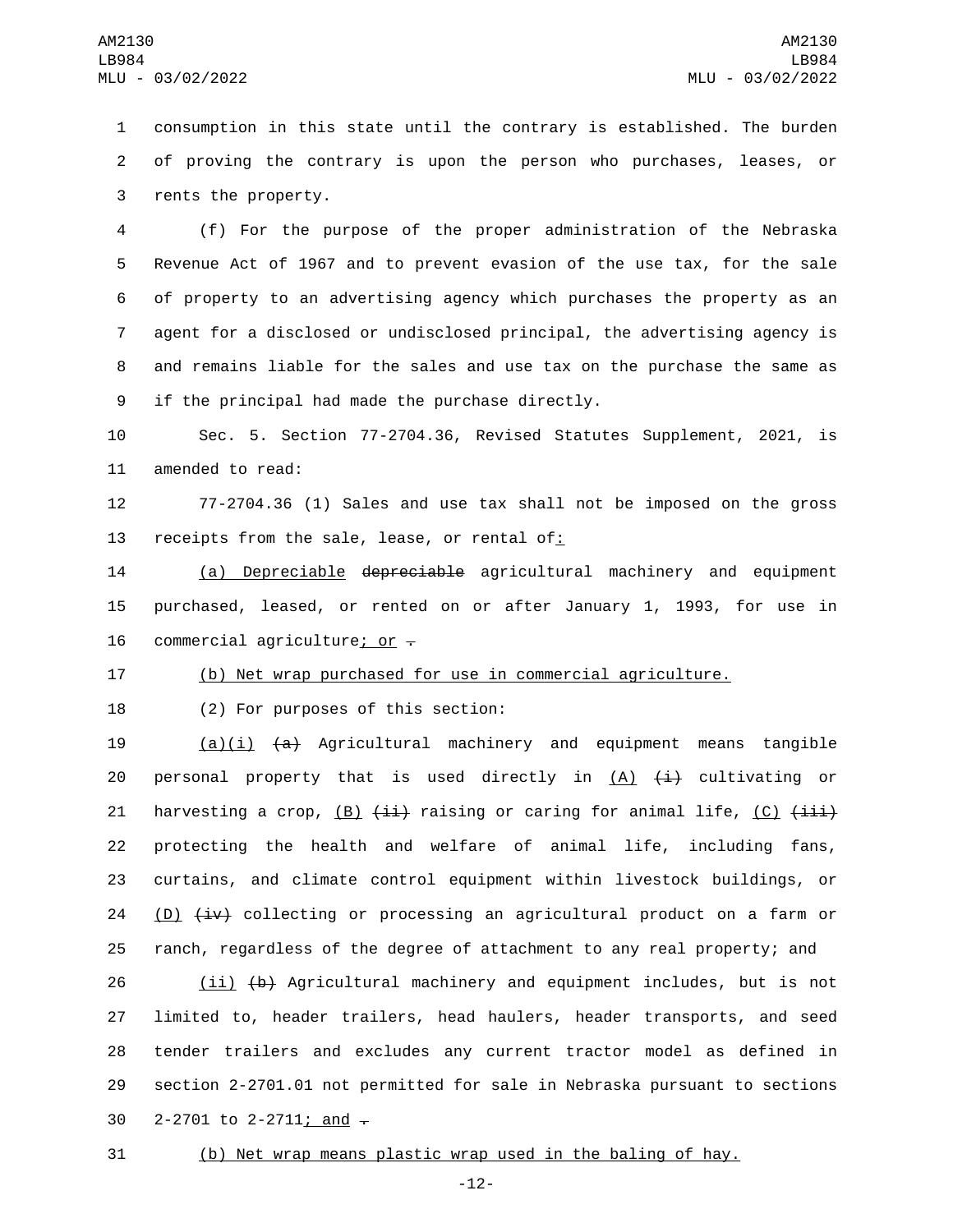Sec. 6. (1) Sales and use taxes shall not be imposed on the gross 2 receipts from the sale, storage, use, or other consumption in this state 3 of feminine hygiene products. (2) For purposes of this section:4 (a) Feminine hygiene products means tampons, panty liners, menstrual cups, sanitary napkins, and other similar tangible personal property designed for feminine hygiene in connection with the human menstrual cycle but does not include grooming and hygiene products; and (b) Grooming and hygiene products means soaps and cleaning solutions, shampoo, toothpaste, mouthwash, antiperspirants, and sun tan lotions and screens, regardless of whether the items meet the definition 12 of over-the-counter drug in section 77-2704.09. Sec. 7. The appointment of purchasing agents shall be recognized for the purpose of permitting a construction contractor to purchase materials tax free based on the buyer-based exemption of the contractor's client for items that are physically annexed to the structure and which subsequently belong to the client who is eligible for the buyer-based exemption. The appointment of purchasing agents shall be in writing and occur prior to having any buyer-based tax-exempt items annexed to real 20 estate in the construction, improvement, or repair. The contractor who has been appointed as a purchasing agent may purchase the materials tax free or may apply for a refund of or use as a credit against a future use tax liability the tax paid on inventory items annexed to real estate in 24 the construction, improvement, or repair of a project that belongs to the client who is eligible for the buyer-based exemption. Sec. 8. Section 77-2708, Revised Statutes Cumulative Supplement, 27 2020, is amended to read:

 77-2708 (1)(a) The sales and use taxes imposed by the Nebraska Revenue Act of 1967 shall be due and payable to the Tax Commissioner monthly on or before the twentieth day of the month next succeeding each monthly period unless otherwise provided pursuant to the Nebraska Revenue

-13-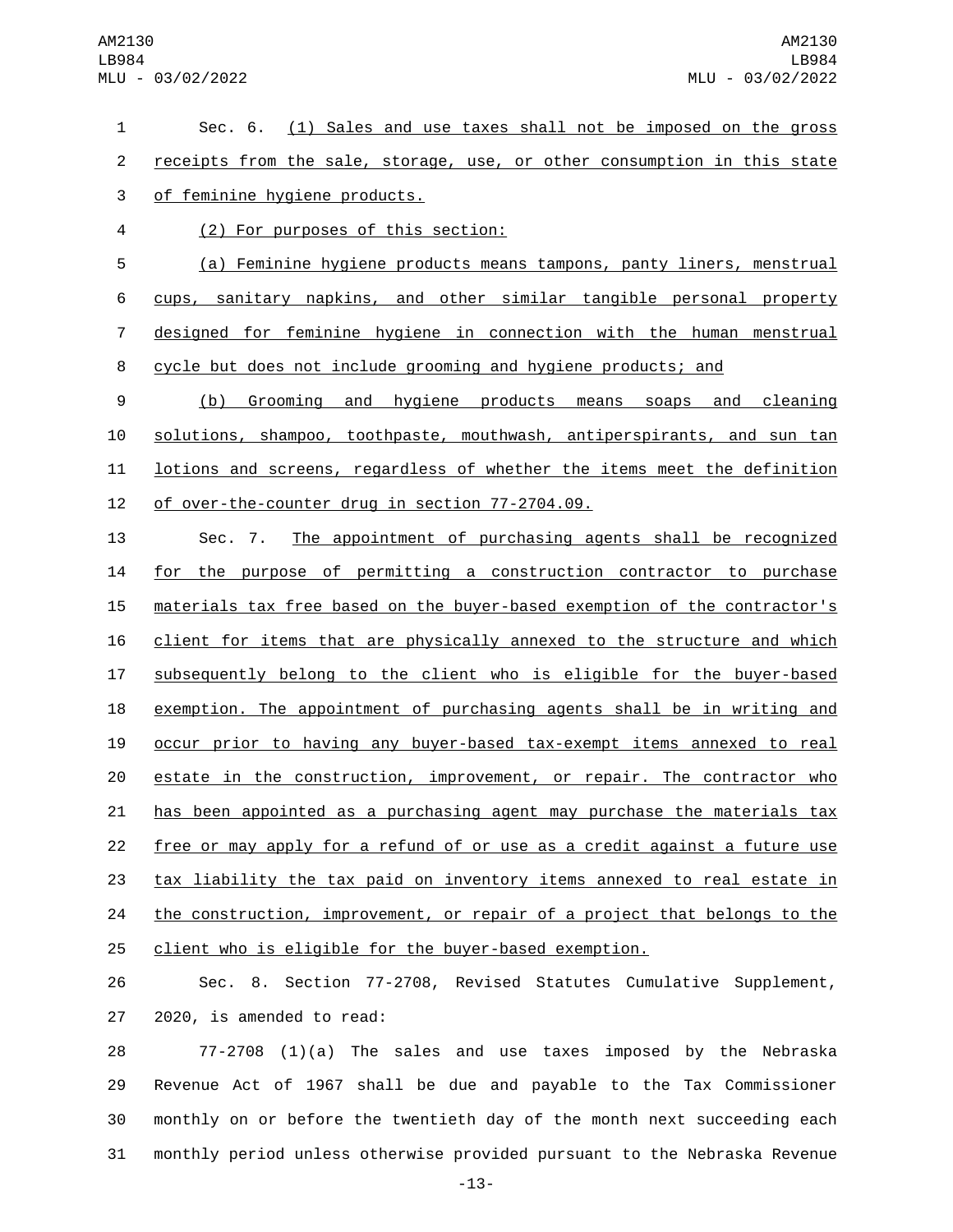1 Act of 1967.

 (b)(i) On or before the twentieth day of the month following each monthly period or such other period as the Tax Commissioner may require, a return for such period, along with all taxes due, shall be filed with the Tax Commissioner in such form and content as the Tax Commissioner may prescribe and containing such information as the Tax Commissioner deems necessary for the proper administration of the Nebraska Revenue Act of 1967. The Tax Commissioner, if he or she deems it necessary in order to insure payment to or facilitate the collection by the state of the amount of sales or use taxes due, may require returns and payment of the amount of such taxes for periods other than monthly periods in the case of a particular seller, retailer, or purchaser, as the case may be. The Tax Commissioner shall by rule and regulation require reports and tax payments from sellers, retailers, or purchasers depending on their yearly tax liability. Except as required by the streamlined sales and use tax agreement, annual returns shall be required if such sellers', retailers', or purchasers' yearly tax liability is less than nine hundred dollars, quarterly returns shall be required if their yearly tax liability is nine hundred dollars or more and less than three thousand dollars, and monthly returns shall be required if their yearly tax liability is three thousand dollars or more. The Tax Commissioner shall have the discretion to allow an annual return for seasonal retailers, even when their yearly tax liability exceeds the amounts listed in this subdivision.

 The Tax Commissioner may adopt and promulgate rules and regulations to allow annual, semiannual, or quarterly returns for any retailer making monthly remittances or payments of sales and use taxes by electronic funds transfer or for any retailer remitting tax to the state pursuant to the streamlined sales and use tax agreement. Such rules and regulations may establish a method of determining the amount of the payment that will result in substantially all of the tax liability being paid each quarter. At least once each year, the difference between the amount paid and the

-14-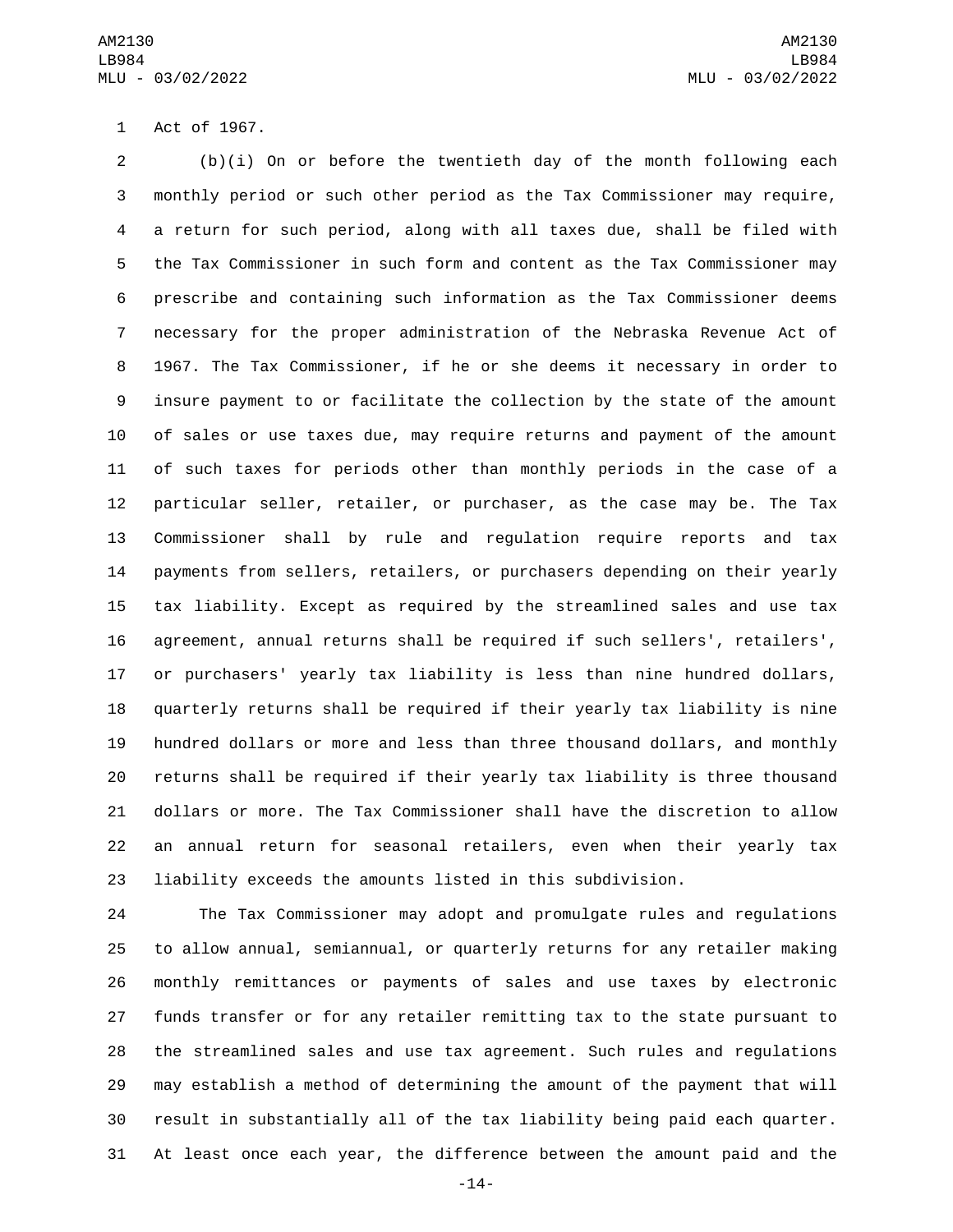amount due shall be reconciled. If the difference is more than ten percent of the amount paid, a penalty of fifty percent of the unpaid 3 amount shall be imposed.

 (ii) For purposes of the sales tax, a return shall be filed by every retailer liable for collection from a purchaser and payment to the state of the tax, except that a combined sales tax return may be filed for all licensed locations which are subject to common ownership. For purposes of this subdivision, common ownership means the same person or persons own eighty percent or more of each licensed location. For purposes of the use tax, a return shall be filed by every retailer engaged in business in this state and by every person who has purchased property, the storage, use, or other consumption of which is subject to the use tax, but who has not paid the use tax due to a retailer required to collect the tax.

 (iii) The Tax Commissioner may require that returns be signed by the person required to file the return or by his or her duly authorized agent 16 but need not be verified by oath.

 (iv) A taxpayer who keeps his or her regular books and records on a cash basis, an accrual basis, or any generally recognized accounting basis which correctly reflects the operation of the business may file the sales and use tax returns required by the Nebraska Revenue Act of 1967 on the same accounting basis that is used for the regular books and records, except that on credit, conditional, and installment sales, the retailer who keeps his or her books on an accrual basis may report such sales on the cash basis and pay the tax upon the collections made during each month. If a taxpayer transfers, sells, assigns, or otherwise disposes of an account receivable, he or she shall be deemed to have received the full balance of the consideration for the original sale and shall be liable for the remittance of the sales tax on the balance of the total sale price not previously reported, except that such transfer, sale, assignment, or other disposition of an account receivable by a retailer to a subsidiary shall not be deemed to require the retailer to pay the

-15-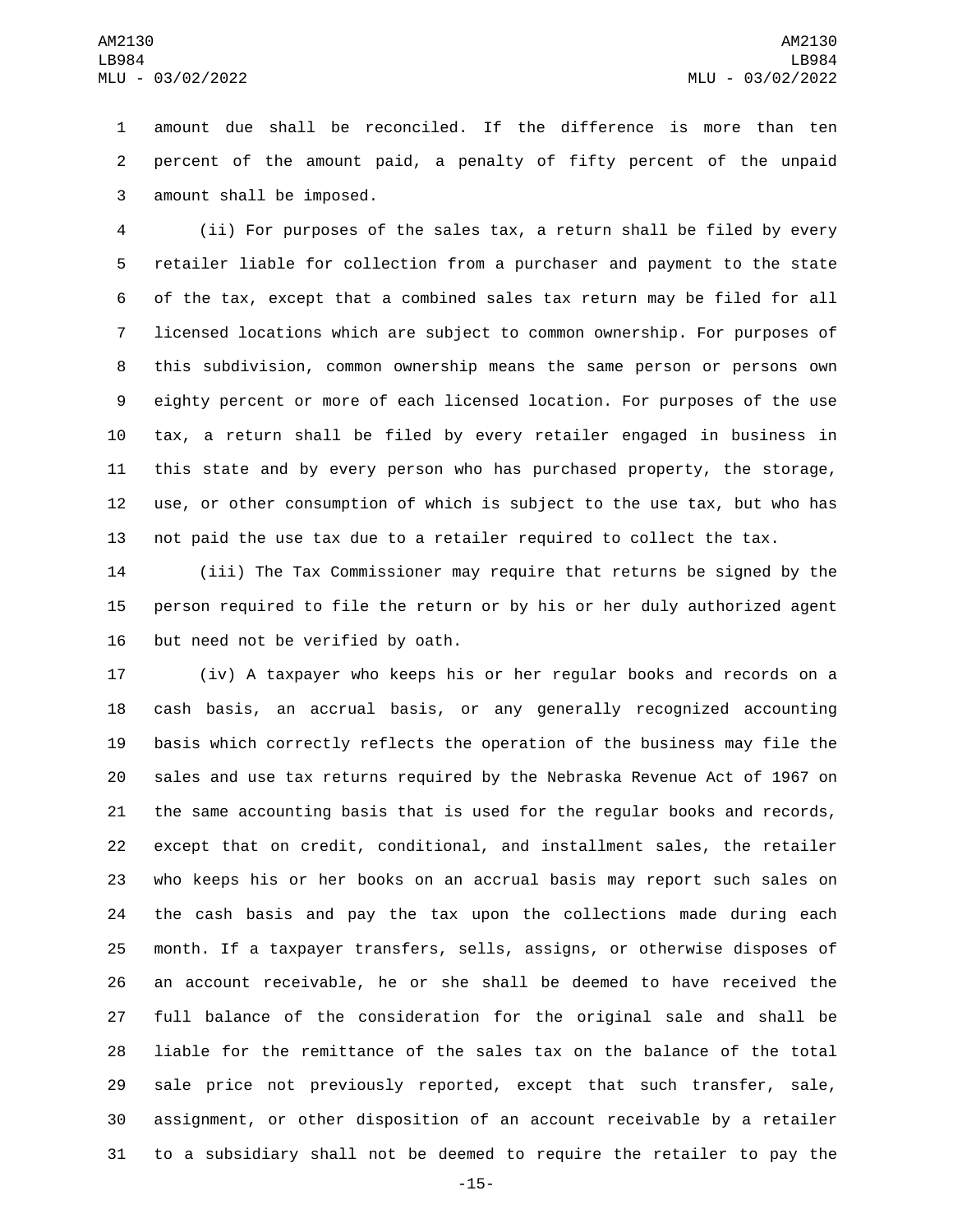sales tax on the credit sale represented by the account transferred prior to the time the customer makes payment on such account. If the subsidiary does not obtain a Nebraska sales tax permit, the taxpayer shall obtain a surety bond in favor of the State of Nebraska to insure payment of the tax and any interest and penalty imposed thereon under this section in an amount not less than two times the amount of tax payable on outstanding accounts receivable held by the subsidiary as of the end of the prior calendar year. Failure to obtain either a sales tax permit or a surety bond in accordance with this section shall result in the payment on the next required filing date of all sales taxes not previously remitted. When the retailer has adopted one basis or the other of reporting credit, conditional, or installment sales and paying the tax thereon, he or she will not be permitted to change from that basis without first having 14 notified the Tax Commissioner.

 (c) Except as provided in the streamlined sales and use tax agreement, the taxpayer required to file the return shall deliver or mail any required return together with a remittance of the net amount of the tax due to the office of the Tax Commissioner on or before the required filing date. Failure to file the return, filing after the required filing date, failure to remit the net amount of the tax due, or remitting the net amount of the tax due after the required filing date shall be cause for a penalty, in addition to interest, of ten percent of the amount of tax not paid by the required filing date or twenty-five dollars, whichever is greater, unless the penalty is being collected under 25 subdivision  $(1)(i)$ ,  $(1)(j)(i)$ , or  $(1)(k)(i)$  of section 77-2703 by a county treasurer or the Department of Motor Vehicles, in which case the 27 penalty shall be five dollars.

 (d) The taxpayer shall deduct and withhold, from the taxes otherwise 29 due from him or her on his or her tax return, three two and one-half 30 percent of the first five three thousand dollars remitted each month to reimburse himself or herself for the cost of collecting the tax.

-16-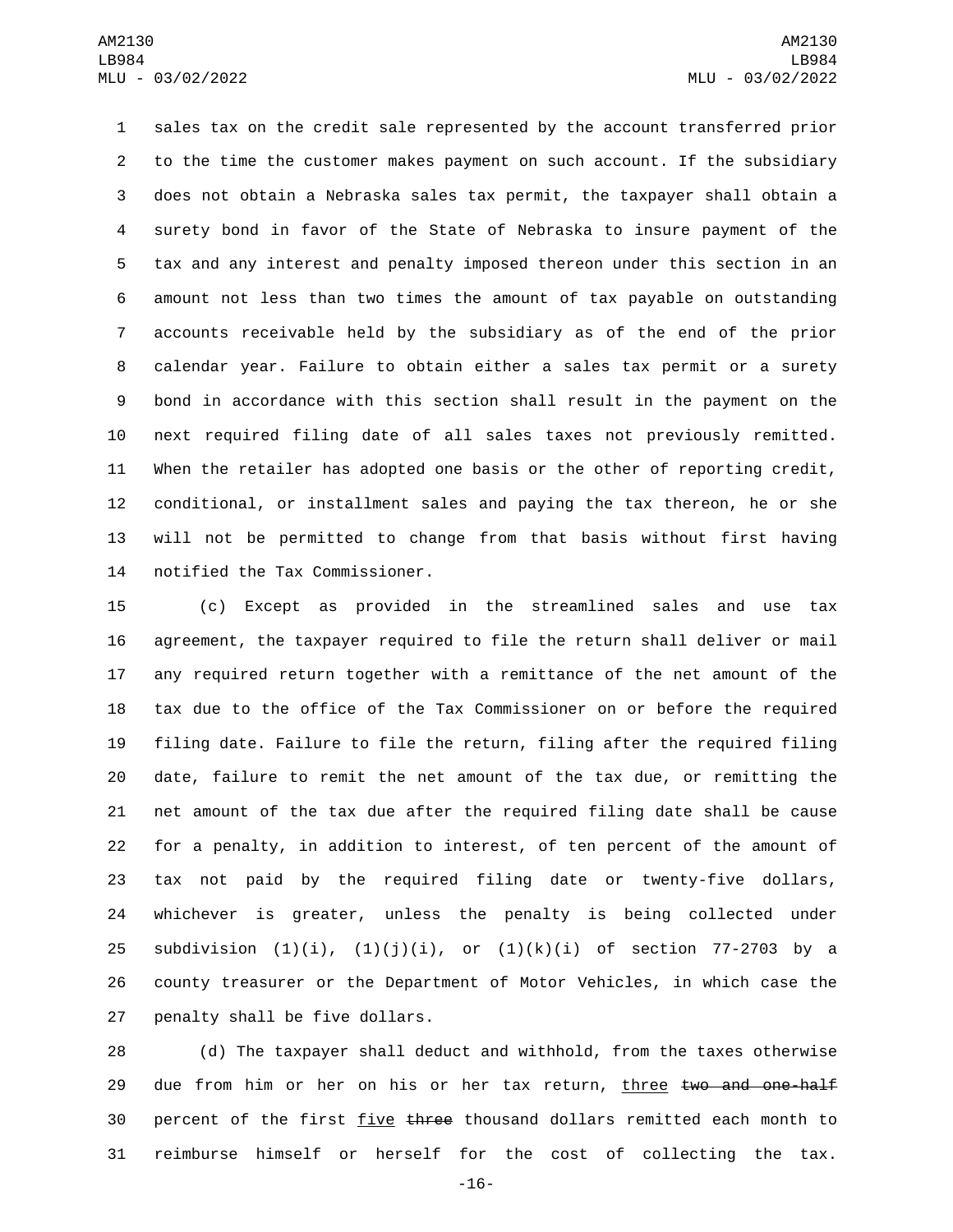Taxpayers filing a combined return as allowed by subdivision (1)(b)(ii) of this subsection shall compute such collection fees on the basis of the receipts and liability of each licensed location.3

 (e) A retailer that makes sales into Nebraska using a multivendor marketplace platform is relieved of its obligation to collect and remit sales taxes to Nebraska with regard to any sales taxes collected and remitted by the multivendor marketplace platform. Such a retailer must include all sales into Nebraska in its gross receipts in its return, but may claim credit for any sales taxes collected and remitted by the multivendor marketplace platform with respect to such retailer's sales. Such retailer is liable for the sales tax due on sales into Nebraska as 12 provided in section  $77-2704.35$ .

 (f) A multivendor marketplace platform is relieved of its obligation to collect and remit the correct amount of state and local sales taxes to Nebraska to the extent that the multivendor marketplace platform can establish that the error was due to insufficient or incorrect information given to the multivendor marketplace platform by the seller and relied on by the multivendor marketplace platform. This subdivision shall not apply if the multivendor marketplace platform and the seller are related persons under either section 267(b) or (c) or section 707(b) of the Internal Revenue Code of 1986 or if the seller is also the multivendor 22 marketplace platform operator.

 (2)(a) If the Tax Commissioner determines that any sales or use tax amount, penalty, or interest has been paid more than once, has been erroneously or illegally collected or computed, or has been paid and the purchaser qualifies for a refund under section 77-2708.01, the Tax Commissioner shall set forth that fact in his or her records and the excess amount collected or paid may be credited on any sales, use, or income tax amounts then due and payable from the person under the Nebraska Revenue Act of 1967. Any balance may be refunded to the person by whom it was paid or his or her successors, administrators, or

-17-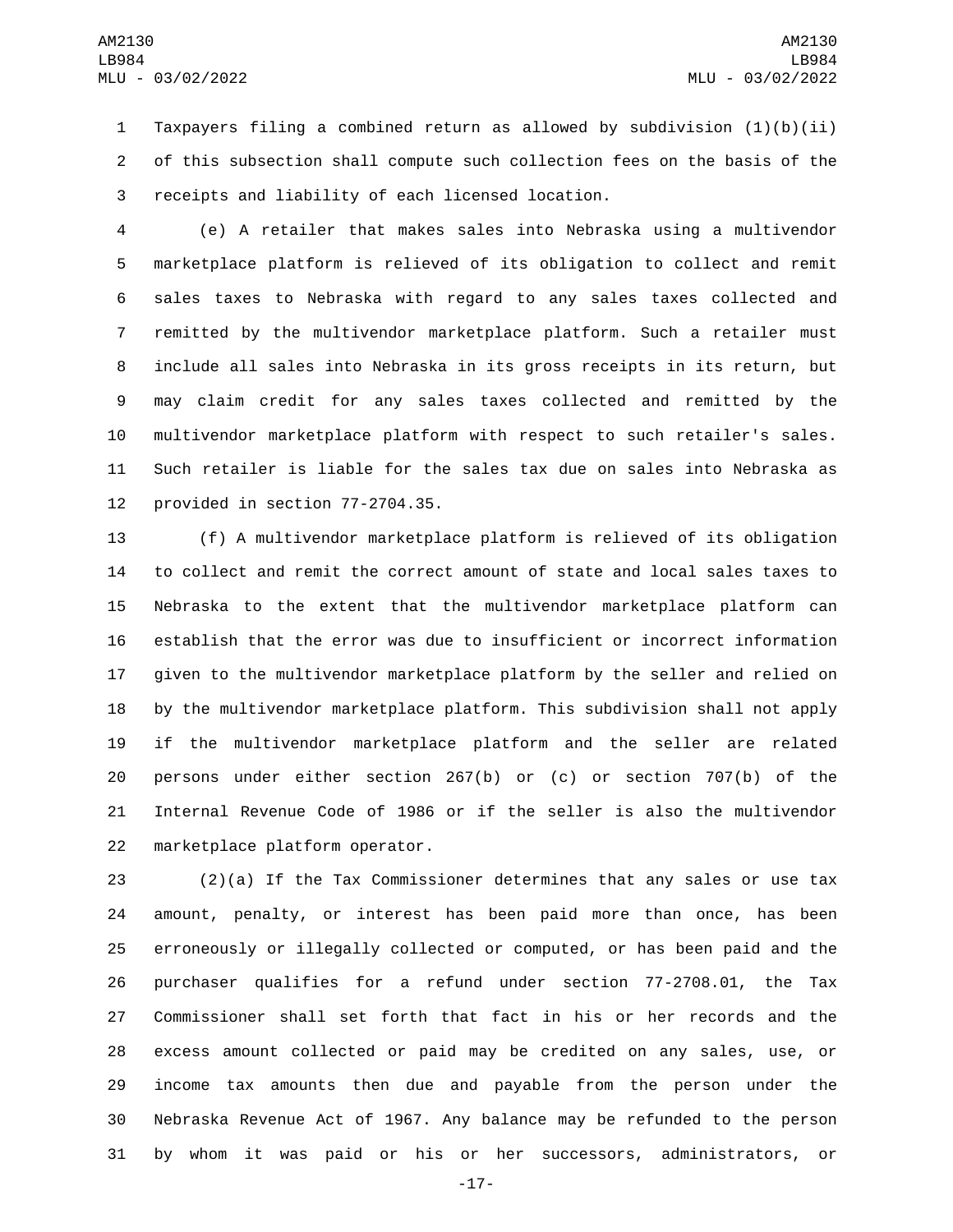1 executors.

 (b) No refund shall be allowed unless a claim therefor is filed with the Tax Commissioner by the person who made the overpayment or his or her attorney, executor, or administrator within three years from the required filing date following the close of the period for which the overpayment was made, within six months after any determination becomes final under section 77-2709, or within six months from the date of overpayment with respect to such determinations, whichever of these three periods expires later, unless the credit relates to a period for which a waiver has been given. Failure to file a claim within the time prescribed in this subsection shall constitute a waiver of any demand against the state on 12 account of overpayment.

 (c) Every claim shall be in writing on forms prescribed by the Tax Commissioner and shall state the specific amount and grounds upon which the claim is founded. No refund shall be made in any amount less than two 16 dollars.

 (d) The Tax Commissioner shall allow or disallow a claim within one hundred eighty days after it has been filed. A request for a hearing shall constitute a waiver of the one-hundred-eighty-day period. The claimant and the Tax Commissioner may also agree to extend the one- hundred-eighty-day period. If a hearing has not been requested and the Tax Commissioner has neither allowed nor disallowed a claim within either the one hundred eighty days or the period agreed to by the claimant and the Tax Commissioner, the claim shall be deemed to have been allowed.

 (e) Within thirty days after disallowing any claim in whole or in part, the Tax Commissioner shall serve notice of his or her action on the claimant in the manner prescribed for service of notice of a deficiency 28 determination.

 (f) Within thirty days after the mailing of the notice of the Tax Commissioner's action upon a claim filed pursuant to the Nebraska Revenue Act of 1967, the action of the Tax Commissioner shall be final unless the

-18-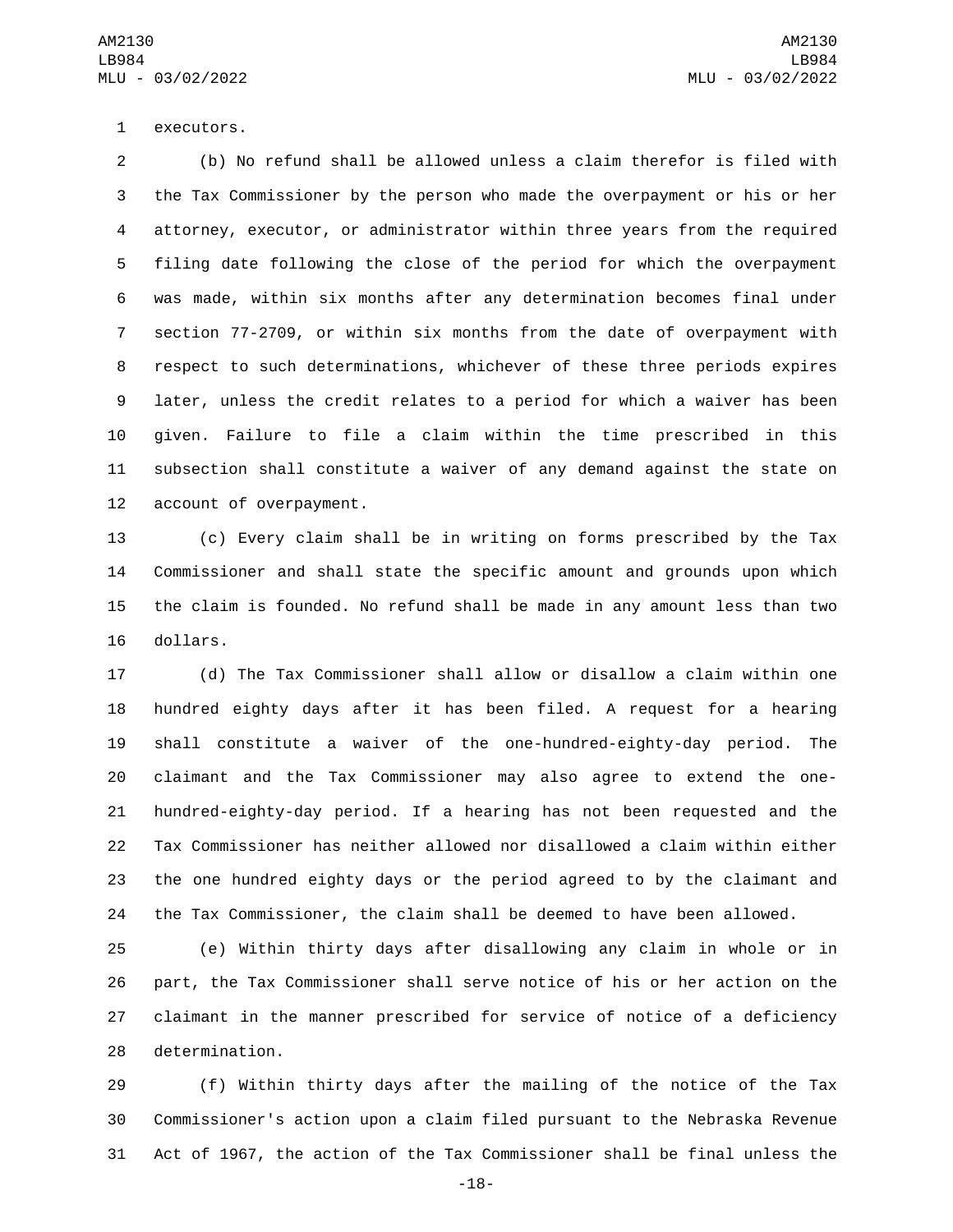taxpayer seeks review of the Tax Commissioner's determination as provided 2 in section 77-27, 127.

 (g) Upon the allowance of a credit or refund of any sum erroneously or illegally assessed or collected, of any penalty collected without authority, or of any sum which was excessive or in any manner wrongfully collected, interest shall be allowed and paid on the amount of such credit or refund at the rate specified in section 45-104.02, as such rate may from time to time be adjusted, from the date such sum was paid or from the date the return was required to be filed, whichever date is later, to the date of the allowance of the refund or, in the case of a credit, to the due date of the amount against which the credit is allowed, but in the case of a voluntary and unrequested payment in excess of actual tax liability or a refund under section 77-2708.01, no interest shall be allowed when such excess is refunded or credited.

 (h) No suit or proceeding shall be maintained in any court for the recovery of any amount alleged to have been erroneously or illegally determined or collected unless a claim for refund or credit has been duly 18 filed.

 (i) The Tax Commissioner may recover any refund or part thereof which is erroneously made and any credit or part thereof which is erroneously allowed by issuing a deficiency determination within one year from the date of refund or credit or within the period otherwise allowed for issuing a deficiency determination, whichever expires later.

 (j)(i) Credit shall be allowed to the retailer, contractor, or repairperson for sales or use taxes paid pursuant to the Nebraska Revenue Act of 1967 on any deduction taken that is attributed to bad debts not including interest. Bad debt has the same meaning as in 26 U.S.C. 166, as such section existed on January 1, 2003. However, the amount calculated pursuant to 26 U.S.C. 166 shall be adjusted to exclude: Financing charges or interest; sales or use taxes charged on the purchase price; uncollectible amounts on property that remains in the possession of the

-19-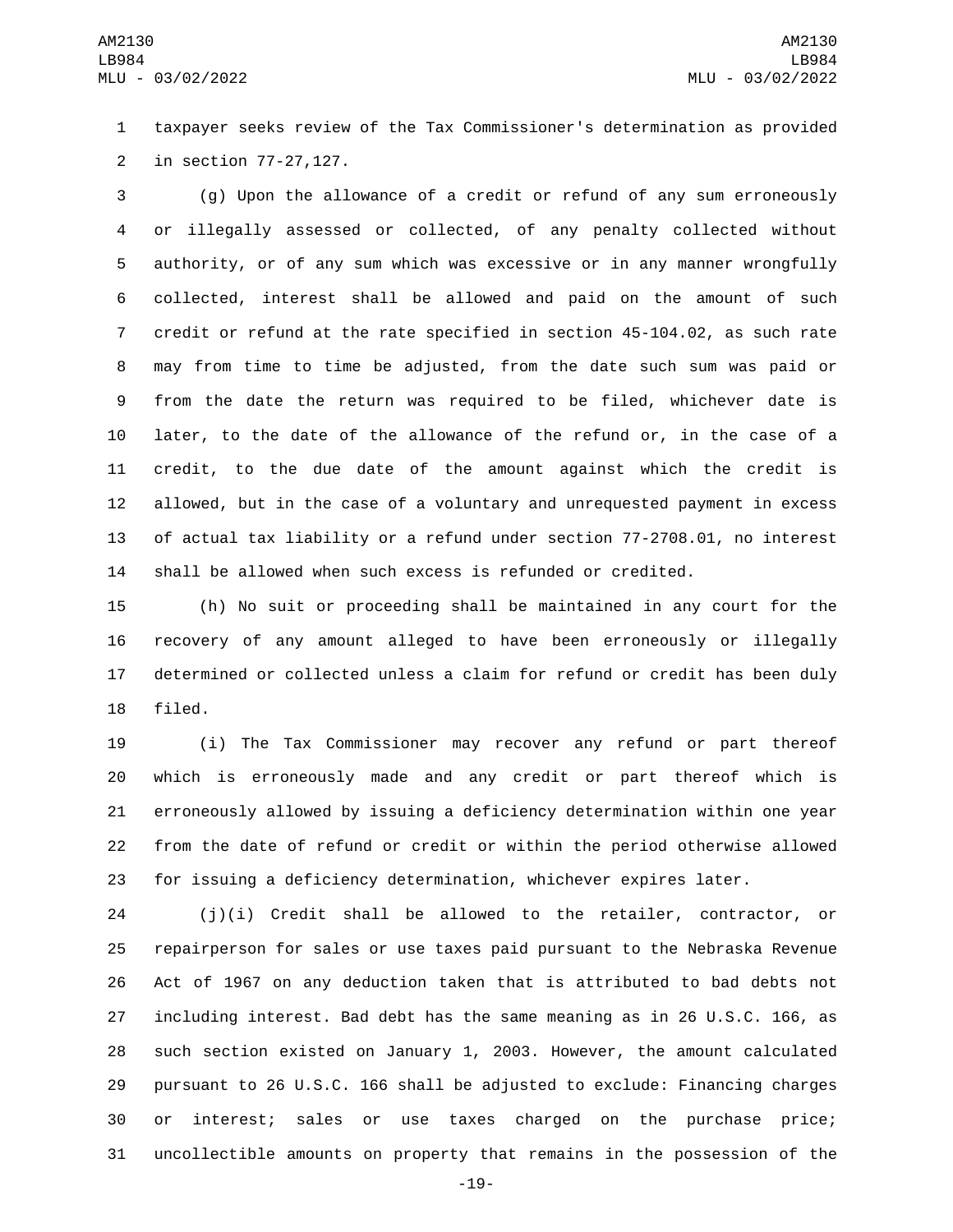seller until the full purchase price is paid; and expenses incurred in attempting to collect any debt and repossessed property.

 (ii) Bad debts may be deducted on the return for the period during which the bad debt is written off as uncollectible in the claimant's books and records and is eligible to be deducted for federal income tax purposes. A claimant who is not required to file federal income tax returns may deduct a bad debt on a return filed for the period in which the bad debt is written off as uncollectible in the claimant's books and records and would be eligible for a bad debt deduction for federal income tax purposes if the claimant was required to file a federal income tax 11 return.

 (iii) If a deduction is taken for a bad debt and the debt is subsequently collected in whole or in part, the tax on the amount so collected must be paid and reported on the return filed for the period in 15 which the collection is made.

 (iv) When the amount of bad debt exceeds the amount of taxable sales for the period during which the bad debt is written off, a refund claim may be filed within the otherwise applicable statute of limitations for refund claims. The statute of limitations shall be measured from the due date of the return on which the bad debt could first be claimed.

 (v) If filing responsibilities have been assumed by a certified service provider, the service provider may claim, on behalf of the retailer, any bad debt allowance provided by this section. The certified service provider shall credit or refund the full amount of any bad debt 25 allowance or refund received to the retailer.

 (vi) For purposes of reporting a payment received on a previously claimed bad debt, any payments made on a debt or account are applied first proportionally to the taxable price of the property or service and the sales tax thereon, and secondly to interest, service charges, and any 30 other charges.

(vii) In situations in which the books and records of the party

-20-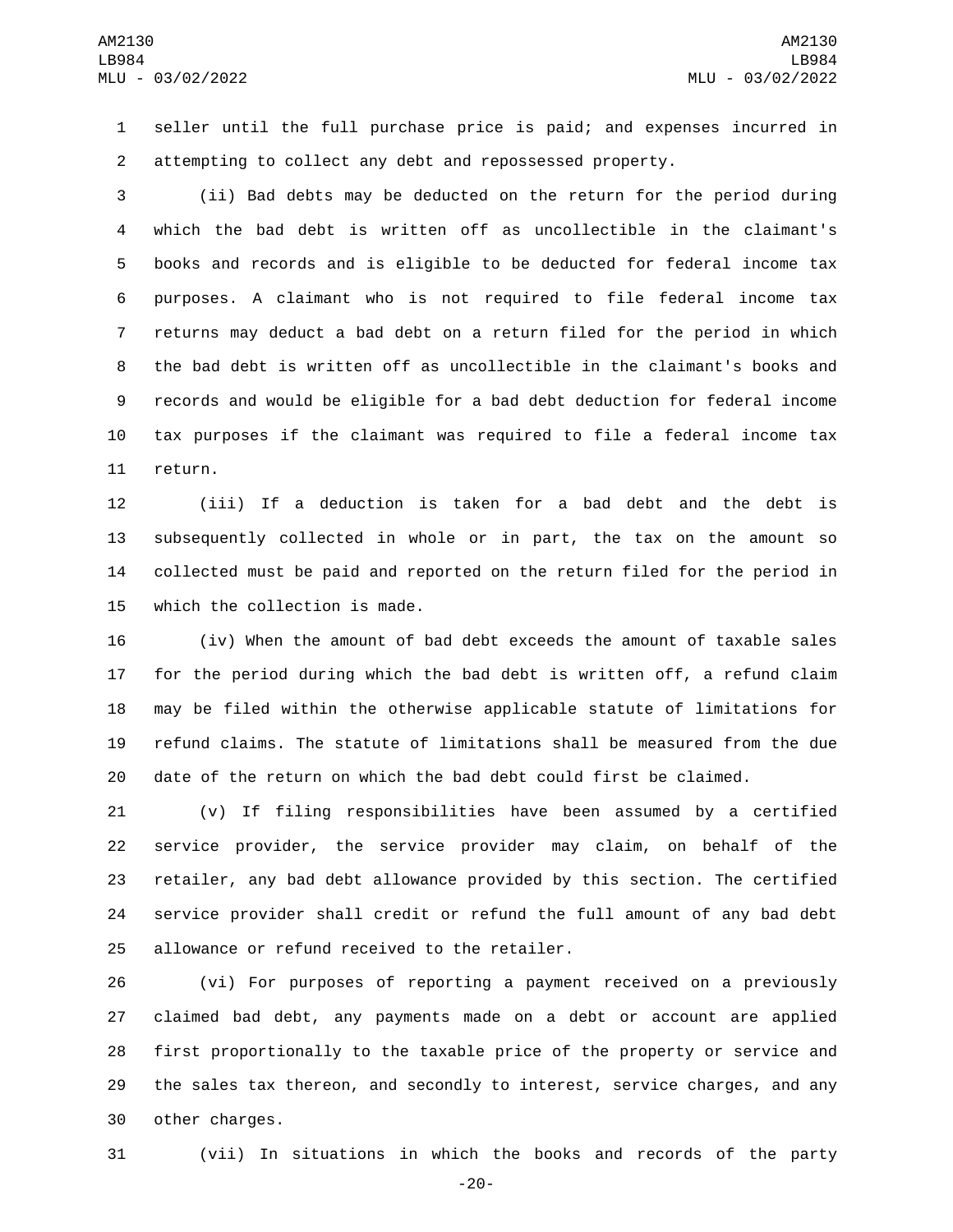claiming the bad debt allowance support an allocation of the bad debts among the member states in the streamlined sales and use tax agreement, 3 the state shall permit the allocation.

 (3) Beginning July 1, 2020, if a refund claim under this section involves a refund of a tax imposed under the Local Option Revenue Act or section 13-319, 13-2813, or 77-6403 and the amount of such tax to be refunded is at least five thousand dollars, the Tax Commissioner shall notify the affected city, village, county, or municipal county of such claim within twenty days after receiving the claim. If the Tax Commissioner allows the claim and the refund of such tax is at least five thousand dollars, the Tax Commissioner shall notify the affected city, village, county, or municipal county of such refund and shall give the city, village, county, or municipal county the option of having such refund deducted from its tax proceeds in one lump sum or in twelve equal monthly installments. The city, village, county, or municipal county shall make its selection and shall certify the selection to the Tax Commissioner within twenty days after receiving notice of the refund. The Tax Commissioner shall then deduct such refund from the applicable tax proceeds in accordance with the selection when he or she deducts refunds pursuant to section 13-324, 13-2814, 77-27,144, or 77-6403, whichever is 21 applicable.

 Sec. 9. Section 77-2711, Revised Statutes Supplement, 2021, is 23 amended to read:

 77-2711 (1)(a) The Tax Commissioner shall enforce sections 77-2701.04 to 77-2713 and sections 6 and 7 of this act and may prescribe, adopt, and enforce rules and regulations relating to the administration 27 and enforcement of such sections.

 (b) The Tax Commissioner may prescribe the extent to which any ruling or regulation shall be applied without retroactive effect.

 (2) The Tax Commissioner may employ accountants, auditors, investigators, assistants, and clerks necessary for the efficient

-21-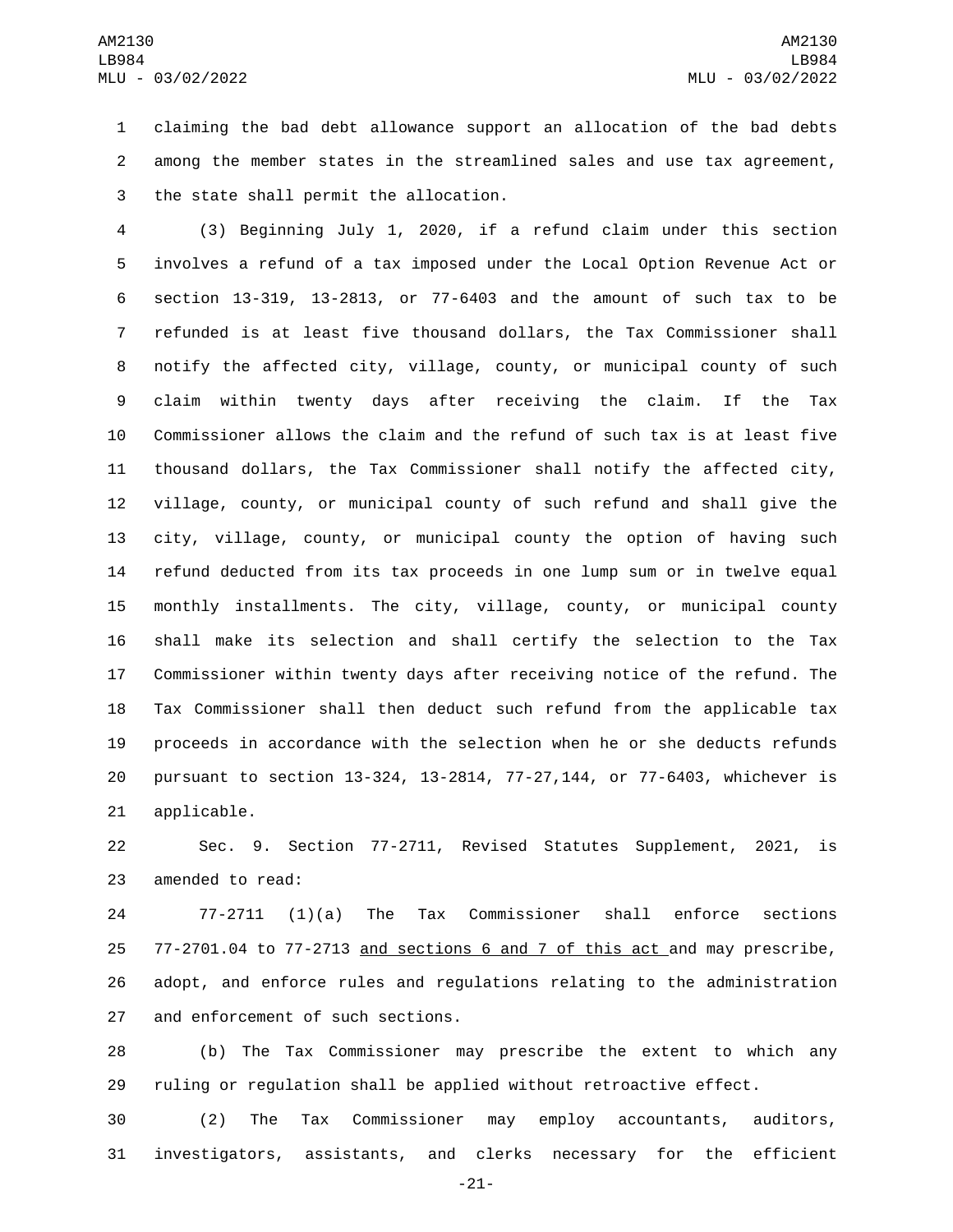administration of the Nebraska Revenue Act of 1967 and may delegate authority to his or her representatives to conduct hearings, prescribe regulations, or perform any other duties imposed by such act.

 (3)(a) Every seller, every retailer, and every person storing, using, or otherwise consuming in this state property purchased from a retailer shall keep such records, receipts, invoices, and other pertinent papers in such form as the Tax Commissioner may reasonably require.

 (b) Every such seller, retailer, or person shall keep such records for not less than three years from the making of such records unless the Tax Commissioner in writing sooner authorized their destruction.

 (4) The Tax Commissioner or any person authorized in writing by him or her may examine the books, papers, records, and equipment of any person selling property and any person liable for the use tax and may investigate the character of the business of the person in order to verify the accuracy of any return made or, if no return is made by the person, to ascertain and determine the amount required to be paid. In the examination of any person selling property or of any person liable for the use tax, an inquiry shall be made as to the accuracy of the reporting of city and county sales and use taxes for which the person is liable under the Local Option Revenue Act or sections 13-319, 13-324, 13-2813, and 77-6403 and the accuracy of the allocation made between the various counties, cities, villages, and municipal counties of the tax due. The Tax Commissioner may make or cause to be made copies of resale or exemption certificates and may pay a reasonable amount to the person having custody of the records for providing such copies.

 (5) The taxpayer shall have the right to keep or store his or her records at a point outside this state and shall make his or her records 28 available to the Tax Commissioner at all times.

 (6) In administration of the use tax, the Tax Commissioner may require the filing of reports by any person or class of persons having in his, her, or their possession or custody information relating to sales of

-22-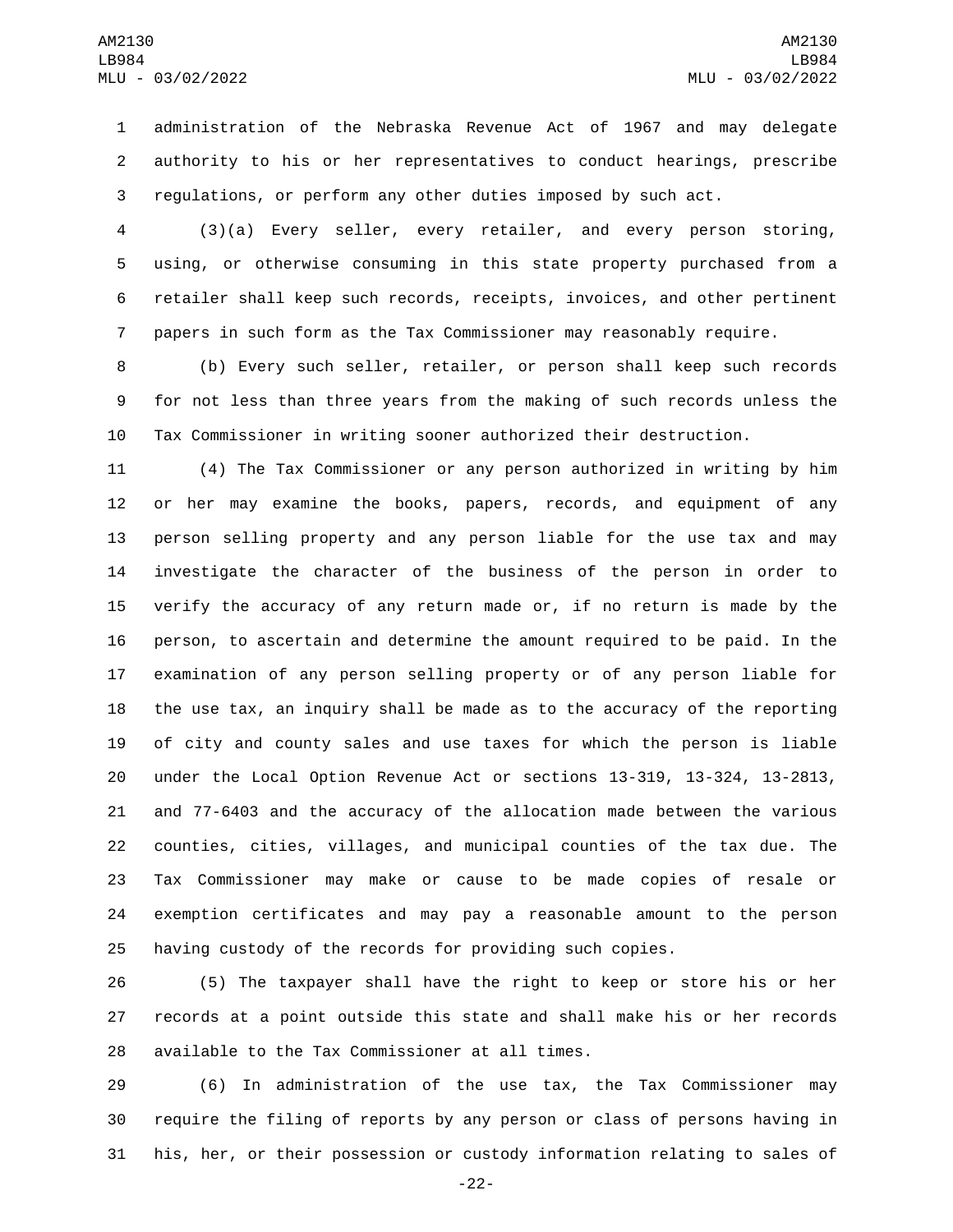property, the storage, use, or other consumption of which is subject to the tax. The report shall be filed when the Tax Commissioner requires and shall set forth the names and addresses of purchasers of the property, the sales price of the property, the date of sale, and such other 5 information as the Tax Commissioner may require.

 (7) It shall be a Class I misdemeanor for the Tax Commissioner or any official or employee of the Tax Commissioner, the State Treasurer, or the Department of Administrative Services to make known in any manner whatever the business affairs, operations, or information obtained by an investigation of records and activities of any retailer or any other person visited or examined in the discharge of official duty or the amount or source of income, profits, losses, expenditures, or any particular thereof, set forth or disclosed in any return, or to permit any return or copy thereof, or any book containing any abstract or particulars thereof to be seen or examined by any person not connected with the Tax Commissioner. Nothing in this section shall be construed to prohibit (a) the delivery to a taxpayer, his or her duly authorized representative, or his or her successors, receivers, trustees, executors, administrators, assignees, or guarantors, if directly interested, of a certified copy of any return or report in connection with his or her tax, (b) the publication of statistics so classified as to prevent the identification of particular reports or returns and the items thereof, (c) the inspection by the Attorney General, other legal representative of the state, or county attorney of the reports or returns of any taxpayer when either (i) information on the reports or returns is considered by the Attorney General to be relevant to any action or proceeding instituted by the taxpayer or against whom an action or proceeding is being considered or has been commenced by any state agency or the county or (ii) the taxpayer has instituted an action to review the tax based thereon or an action or proceeding against the taxpayer for collection of tax or failure to comply with the Nebraska Revenue Act of 1967 is being

-23-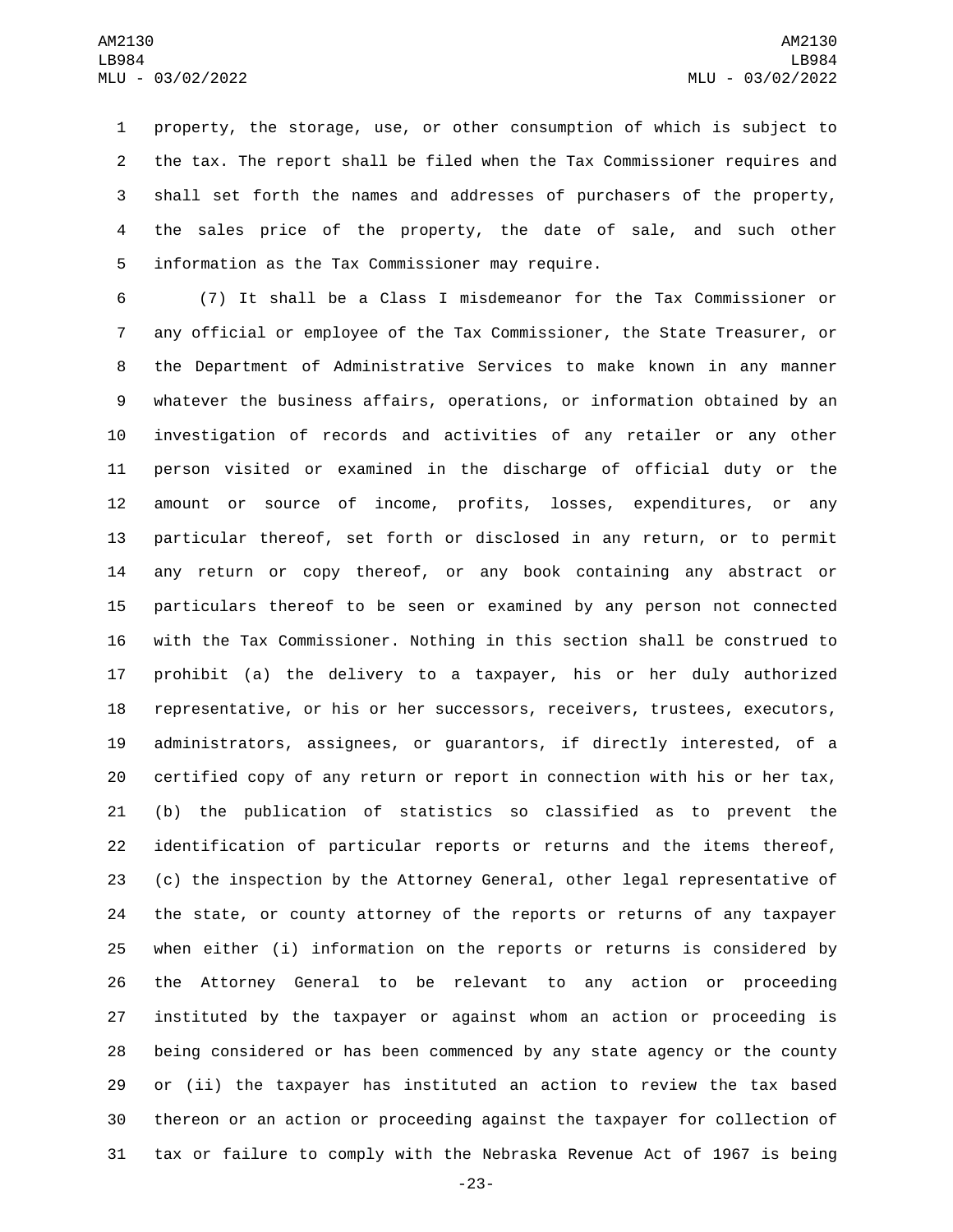considered or has been commenced, (d) the furnishing of any information to the United States Government or to states allowing similar privileges to the Tax Commissioner, (e) the disclosure of information and records to a collection agency contracting with the Tax Commissioner pursuant to sections 77-377.01 to 77-377.04, (f) the disclosure to another party to a transaction of information and records concerning the transaction between the taxpayer and the other party, (g) the disclosure of information pursuant to section 77-27,195, 77-5731, 77-6837, 77-6839, or 77-6928, or (h) the disclosure of information to the Department of Labor necessary for the administration of the Employment Security Law, the Contractor Registration Act, or the Employee Classification Act.

 (8) Notwithstanding the provisions of subsection (7) of this section, the Tax Commissioner may permit the Postal Inspector of the United States Postal Service or his or her delegates to inspect the reports or returns of any person filed pursuant to the Nebraska Revenue Act of 1967 when information on the reports or returns is relevant to any action or proceeding instituted or being considered by the United States Postal Service against such person for the fraudulent use of the mails to carry and deliver false and fraudulent tax returns to the Tax Commissioner with the intent to defraud the State of Nebraska or to evade 21 the payment of Nebraska state taxes.

 (9) Notwithstanding the provisions of subsection (7) of this section, the Tax Commissioner may permit other tax officials of this state to inspect the tax returns, reports, and applications filed under sections 77-2701.04 to 77-2713 and sections 6 and 7 of this act, but such inspection shall be permitted only for purposes of enforcing a tax law and only to the extent and under the conditions prescribed by the rules 28 and regulations of the Tax Commissioner.

 (10) Notwithstanding the provisions of subsection (7) of this section, the Tax Commissioner may, upon request, provide the county board of any county which has exercised the authority granted by section

-24-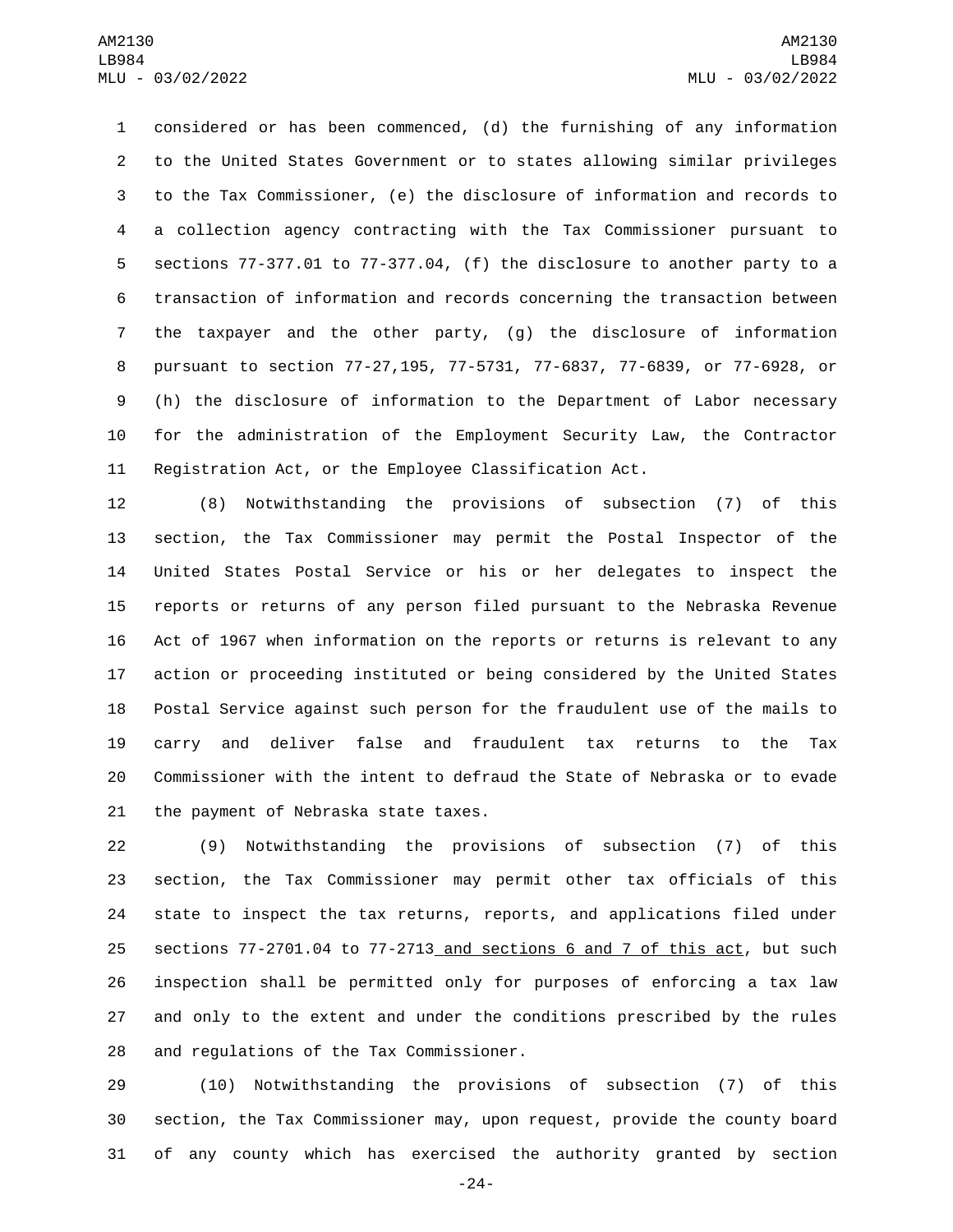81-3716 with a list of the names and addresses of the hotels located within the county for which lodging sales tax returns have been filed or for which lodging sales taxes have been remitted for the county's County Visitors Promotion Fund under the Nebraska Visitors Development Act.

 The information provided by the Tax Commissioner shall indicate only the names and addresses of the hotels located within the requesting county for which lodging sales tax returns have been filed for a specified period and the fact that lodging sales taxes remitted by or on behalf of the hotel have constituted a portion of the total sum remitted by the state to the county for a specified period under the provisions of the Nebraska Visitors Development Act. No additional information shall be 12 revealed.

 (11)(a) Notwithstanding the provisions of subsection (7) of this section, the Tax Commissioner shall, upon written request by the Auditor of Public Accounts or the office of Legislative Audit, make tax returns and tax return information open to inspection by or disclosure to the Auditor of Public Accounts or employees of the office of Legislative Audit for the purpose of and to the extent necessary in making an audit of the Department of Revenue pursuant to section 50-1205 or 84-304. Confidential tax returns and tax return information shall be audited only upon the premises of the Department of Revenue. All audit workpapers pertaining to the audit of the Department of Revenue shall be stored in a 23 secure place in the Department of Revenue.

 (b) No employee of the Auditor of Public Accounts or the office of Legislative Audit shall disclose to any person, other than another Auditor of Public Accounts or office employee whose official duties require such disclosure, any return or return information described in the Nebraska Revenue Act of 1967 in a form which can be associated with or otherwise identify, directly or indirectly, a particular taxpayer.

 (c) Any person who violates the provisions of this subsection shall be guilty of a Class I misdemeanor. For purposes of this subsection,

-25-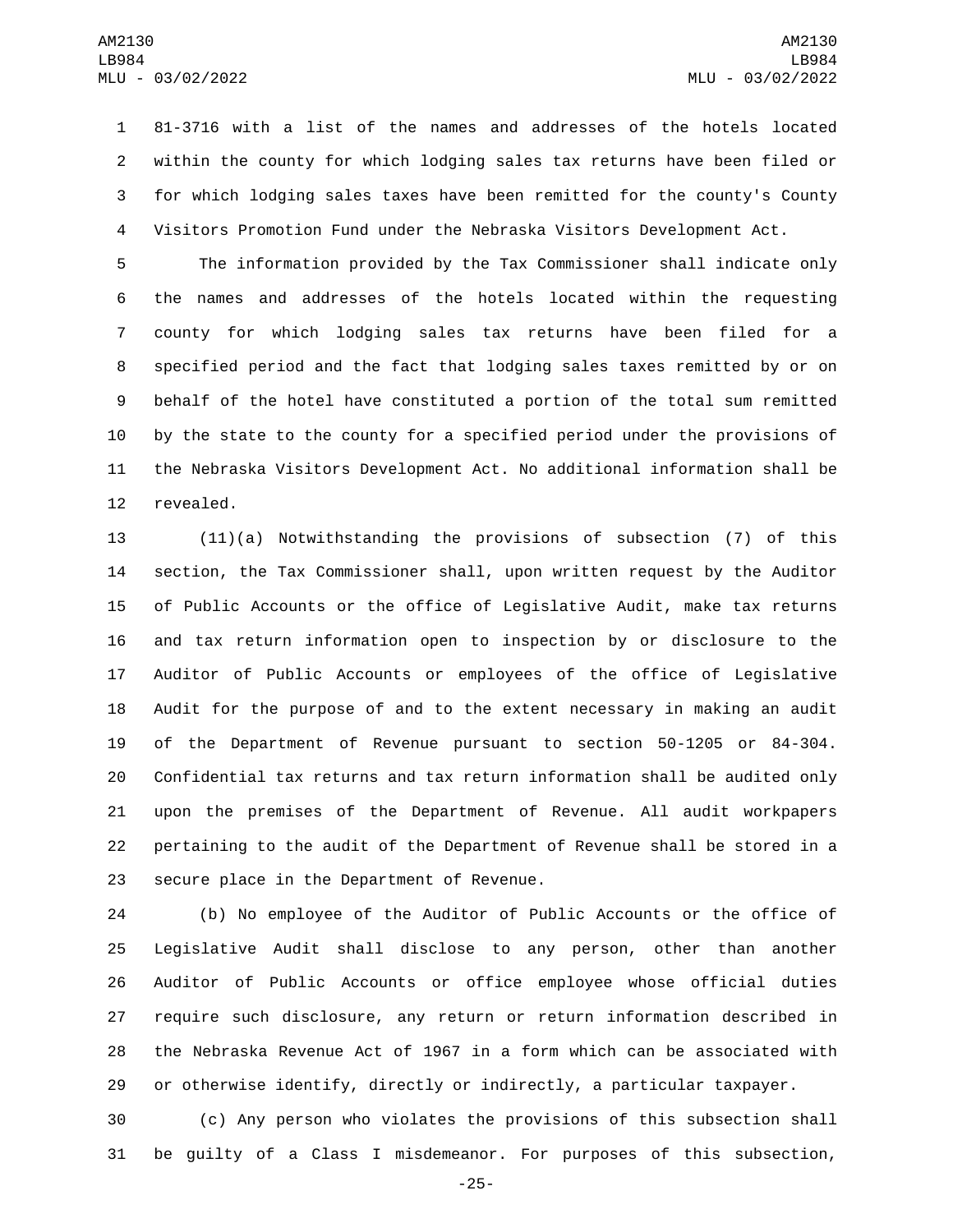employee includes a former Auditor of Public Accounts or office of 2 Legislative Audit employee.

 (12) For purposes of this subsection and subsections (11) and (14) 4 of this section:

 (a) Disclosure means the making known to any person in any manner a 6 tax return or return information;

7 (b) Return information means:

 (i) A taxpayer's identification number and (A) the nature, source, or amount of his or her income, payments, receipts, deductions, exemptions, credits, assets, liabilities, net worth, tax liability, tax withheld, deficiencies, overassessments, or tax payments, whether the taxpayer's return was, is being, or will be examined or subject to other investigation or processing or (B) any other data received by, recorded by, prepared by, furnished to, or collected by the Tax Commissioner with respect to a return or the determination of the existence or possible existence of liability or the amount of liability of any person for any tax, penalty, interest, fine, forfeiture, or other imposition or offense; 18 and

 (ii) Any part of any written determination or any background file document relating to such written determination; and

 (c) Tax return or return means any tax or information return or claim for refund required by, provided for, or permitted under sections 77-2701 to 77-2713 and sections 6 and 7 of this act which is filed with the Tax Commissioner by, on behalf of, or with respect to any person and any amendment or supplement thereto, including supporting schedules, attachments, or lists which are supplemental to or part of the filed 27 return.

 (13) Notwithstanding the provisions of subsection (7) of this section, the Tax Commissioner shall, upon request, provide any municipality which has adopted the local option sales tax under the Local Option Revenue Act with a list of the names and addresses of the

-26-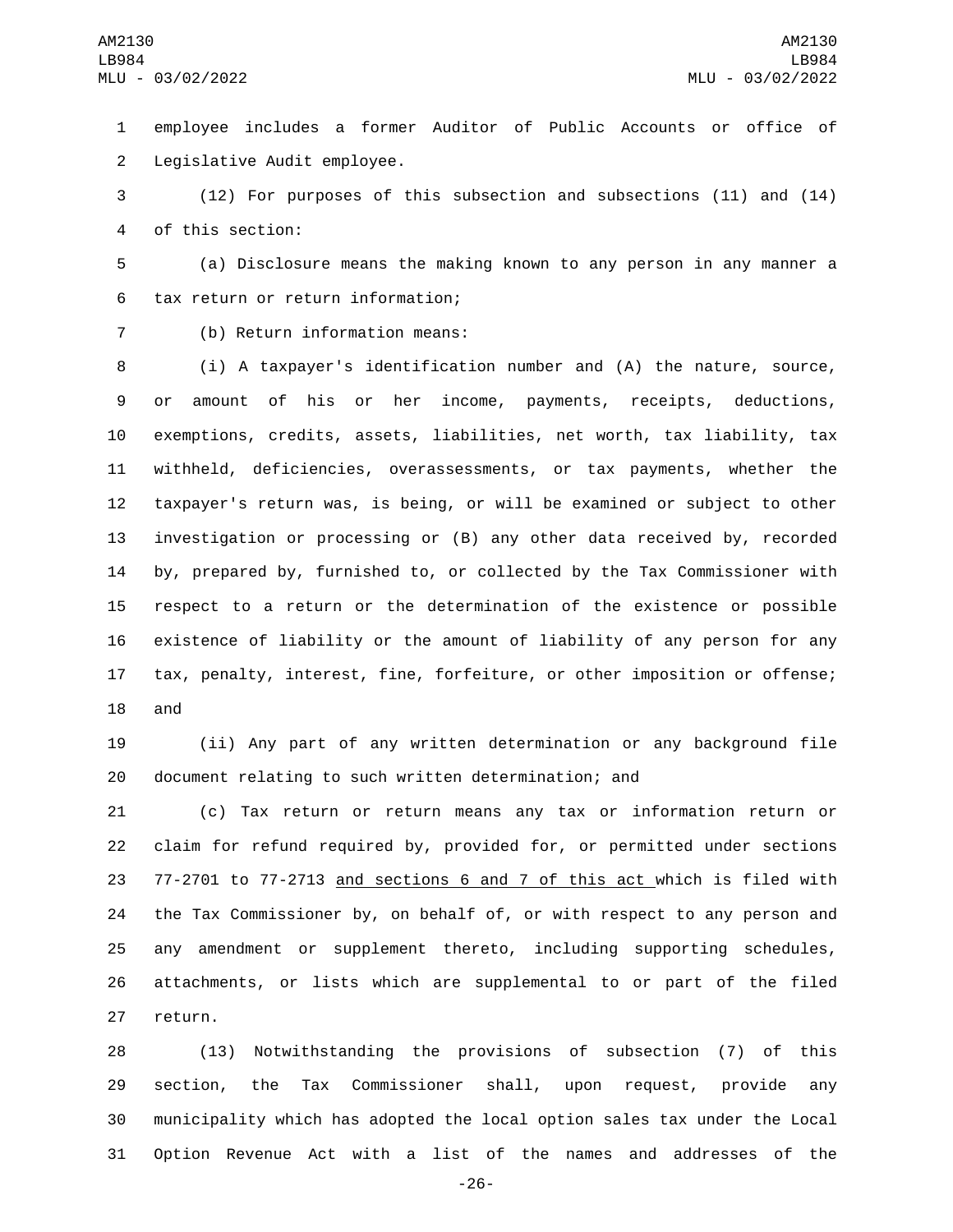retailers which have collected the local option sales tax for the municipality. The request may be made annually and shall be submitted to the Tax Commissioner on or before June 30 of each year. The information provided by the Tax Commissioner shall indicate only the names and addresses of the retailers. The Tax Commissioner may provide additional information to a municipality so long as the information does not include any data detailing the specific revenue, expenses, or operations of any 8 particular business.

 (14)(a) Notwithstanding the provisions of subsection (7) of this section, the Tax Commissioner shall, upon written request, provide an individual certified under subdivision (b) of this subsection representing a municipality which has adopted the local option sales and use tax under the Local Option Revenue Act with confidential sales and use tax returns and sales and use tax return information regarding taxpayers that possess a sales tax permit and the amounts remitted by such permitholders at locations within the boundaries of the requesting municipality or with confidential business use tax returns and business use tax return information regarding taxpayers that file a Nebraska and Local Business Use Tax Return and the amounts remitted by such taxpayers at locations within the boundaries of the requesting municipality. Any written request pursuant to this subsection shall provide the Department of Revenue with no less than ten business days to prepare the sales and use tax returns and sales and use tax return information requested. The individual certified under subdivision (b) of this subsection shall review such returns and return information only upon the premises of the department, except that such limitation shall not apply if the certifying municipality has an agreement in effect under the Nebraska Advantage Transformational Tourism and Redevelopment Act. In such case, the individual certified under subdivision (b) of this subsection may request that copies of such returns and return information be sent to him or her by electronic transmission, secured in a manner as determined by the Tax

-27-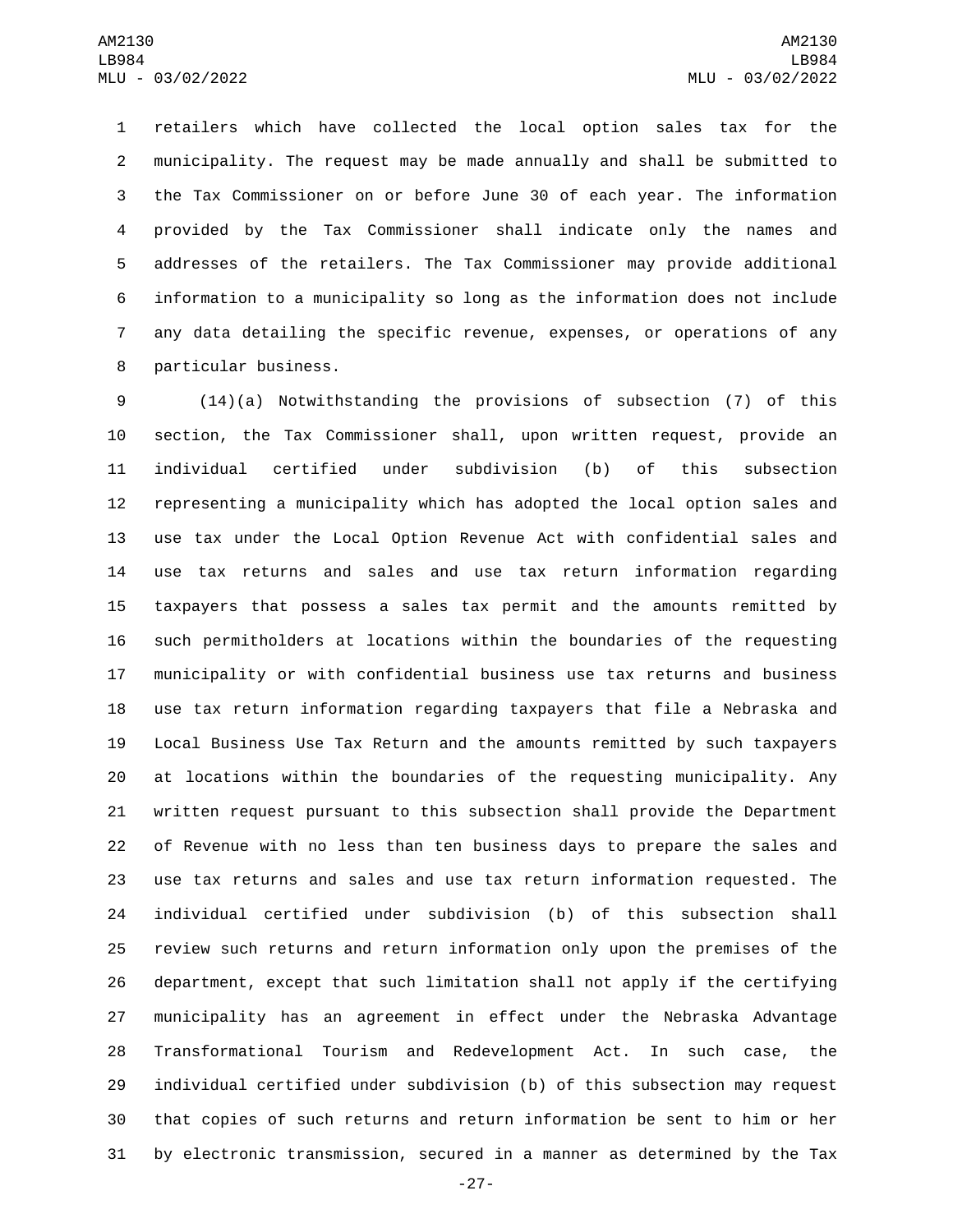1 Commissioner.

 (b) Each municipality that seeks to request information under subdivision (a) of this subsection shall certify to the Department of Revenue one individual who is authorized by such municipality to make such request and review the documents described in subdivision (a) of this subsection. The individual may be a municipal employee or an individual who contracts with the requesting municipality to provide financial, accounting, or other administrative services.

 (c) No individual certified by a municipality pursuant to subdivision (b) of this subsection shall disclose to any person any information obtained pursuant to a review under this subsection. An individual certified by a municipality pursuant to subdivision (b) of this subsection shall remain subject to this subsection after he or she (i) is no longer certified or (ii) is no longer in the employment of or 15 under contract with the certifying municipality.

 (d) Any person who violates the provisions of this subsection shall 17 be quilty of a Class I misdemeanor.

 (e) The Department of Revenue shall not be held liable by any person for an impermissible disclosure by a municipality or any agent or employee thereof of any information obtained pursuant to a review under 21 this subsection.

 (15) In all proceedings under the Nebraska Revenue Act of 1967, the Tax Commissioner may act for and on behalf of the people of the State of Nebraska. The Tax Commissioner in his or her discretion may waive all or part of any penalties provided by the provisions of such act or interest on delinquent taxes specified in section 45-104.02, as such rate may from 27 time to time be adjusted.

 (16)(a) The purpose of this subsection is to set forth the state's policy for the protection of the confidentiality rights of all participants in the system operated pursuant to the streamlined sales and use tax agreement and of the privacy interests of consumers who deal with

-28-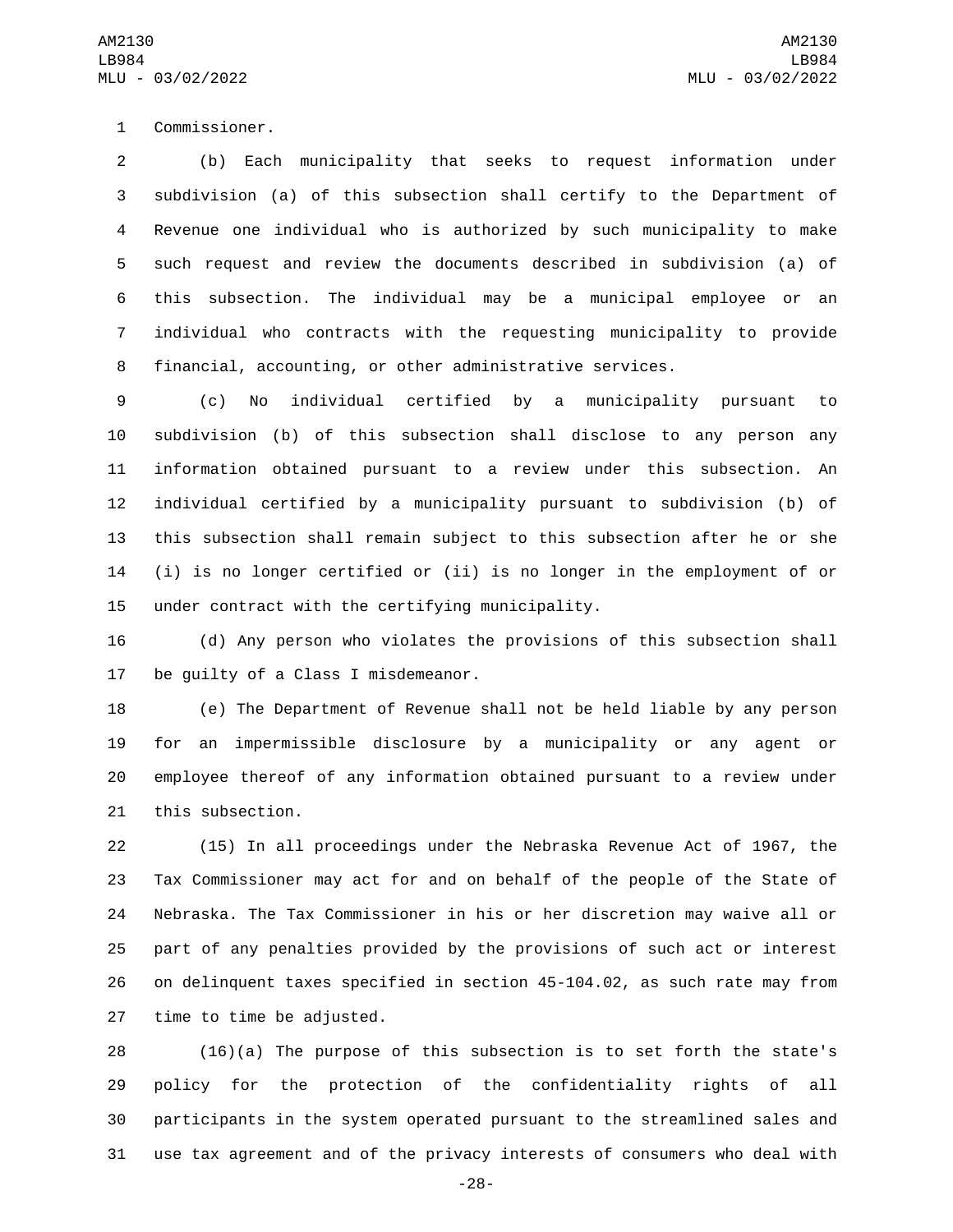model 1 sellers.1

(b) For purposes of this subsection:2

 (i) Anonymous data means information that does not identify a person;4

 (ii) Confidential taxpayer information means all information that is protected under a member state's laws, regulations, and privileges; and

 (iii) Personally identifiable information means information that 8 identifies a person.

 (c) The state agrees that a fundamental precept for model 1 sellers is to preserve the privacy of consumers by protecting their anonymity. With very limited exceptions, a certified service provider shall perform its tax calculation, remittance, and reporting functions without retaining the personally identifiable information of consumers.

 (d) The governing board of the member states in the streamlined sales and use tax agreement may certify a certified service provider only if that certified service provider certifies that:

 (i) Its system has been designed and tested to ensure that the 18 fundamental precept of anonymity is respected;

 (ii) Personally identifiable information is only used and retained to the extent necessary for the administration of model 1 with respect to 21 exempt purchasers;

 (iii) It provides consumers clear and conspicuous notice of its information practices, including what information it collects, how it collects the information, how it uses the information, how long, if at all, it retains the information, and whether it discloses the information to member states. Such notice shall be satisfied by a written privacy policy statement accessible by the public on the website of the certified 28 service provider;

 (iv) Its collection, use, and retention of personally identifiable information is limited to that required by the member states to ensure the validity of exemptions from taxation that are claimed by reason of a

-29-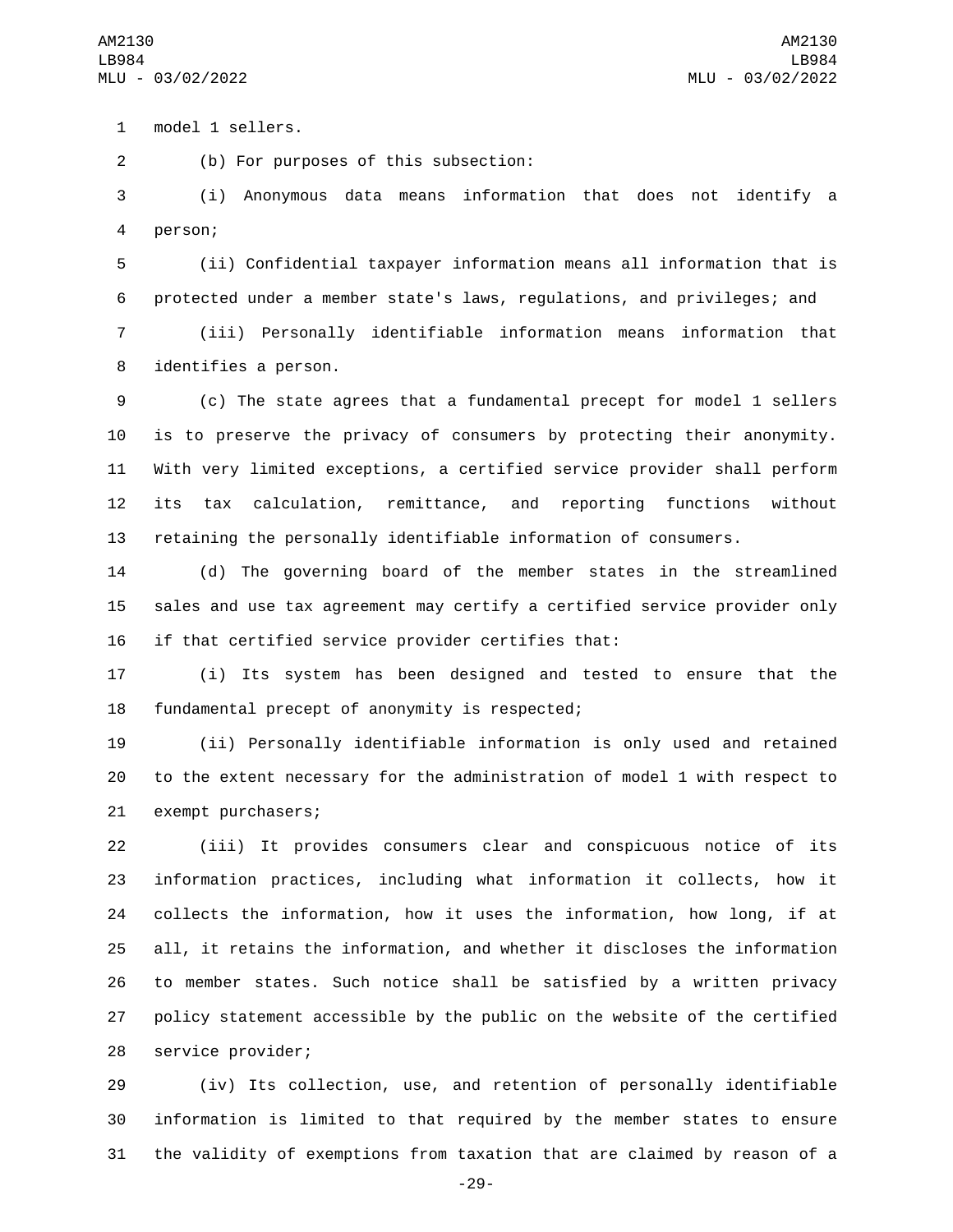consumer's status or the intended use of the goods or services purchased; 2 and

 (v) It provides adequate technical, physical, and administrative safeguards so as to protect personally identifiable information from 5 unauthorized access and disclosure.

 (e) The state shall provide public notification to consumers, including exempt purchasers, of the state's practices relating to the collection, use, and retention of personally identifiable information.

 (f) When any personally identifiable information that has been collected and retained is no longer required for the purposes set forth 11 in subdivision  $(16)(d)(iv)$  of this section, such information shall no 12 longer be retained by the member states.

 (g) When personally identifiable information regarding an individual is retained by or on behalf of the state, it shall provide reasonable access by such individual to his or her own information in the state's possession and a right to correct any inaccurately recorded information.

 (h) If anyone other than a member state, or a person authorized by that state's law or the agreement, seeks to discover personally identifiable information, the state from whom the information is sought should make a reasonable and timely effort to notify the individual of 21 such request.

 (i) This privacy policy is subject to enforcement by the Attorney 23 General.

 (j) All other laws and regulations regarding the collection, use, and maintenance of confidential taxpayer information remain fully applicable and binding. Without limitation, this subsection does not 27 enlarge or limit the state's authority to:

 (i) Conduct audits or other reviews as provided under the agreement 29 and state law;

 (ii) Provide records pursuant to the federal Freedom of Information Act, disclosure laws with governmental agencies, or other regulations;

-30-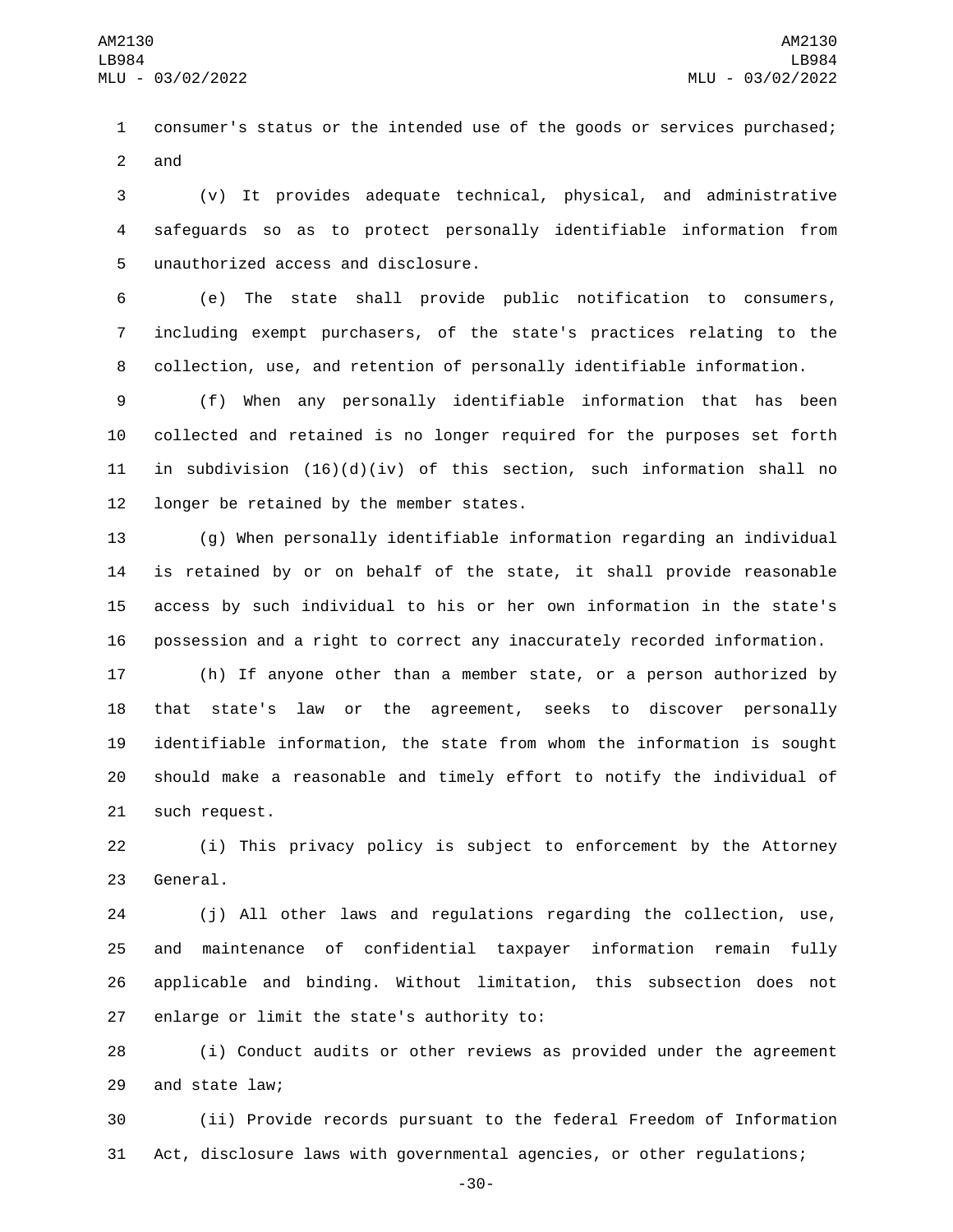(iii) Prevent, consistent with state law, disclosure of confidential taxpayer information;2

 (iv) Prevent, consistent with federal law, disclosure or misuse of federal return information obtained under a disclosure agreement with the 5 Internal Revenue Service; and

 (v) Collect, disclose, disseminate, or otherwise use anonymous data 7 for governmental purposes.

 Sec. 10. Section 77-2713, Revised Statutes Supplement, 2021, is 9 amended to read:

 77-2713 (1) Any person required under the provisions of sections 77-2701.04 to 77-2713 and sections 6 and 7 of this act to collect, account for, or pay over any tax imposed by the Nebraska Revenue Act of 1967 who willfully fails to collect or truthfully account for or pay over such tax and any person who willfully attempts in any manner to evade any tax imposed by such provisions of such act or the payment thereof shall, in addition to other penalties provided by law, be guilty of a Class IV 17 felony.

 (2) Any person who willfully aids or assists in, procures, counsels, or advises the preparation or presentation of a false or fraudulent return, affidavit, claim, or document under or in connection with any matter arising under sections 77-2701.04 to 77-2713 and sections 6 and 7 of this act shall, whether or not such falsity or fraud is with the knowledge or consent of the person authorized or required to present such return, affidavit, claim, or document, be guilty of a Class IV felony.

 (3) A person who engages in business as a retailer in this state without a permit or permits or after a permit has been suspended and each officer of any corporation which so engages in business shall be guilty of a Class IV misdemeanor. Each day of such operation shall constitute a 29 separate offense.

 (4) Any person who gives a resale certificate to the seller for property which he or she knows, at the time of purchase, is purchased for

-31-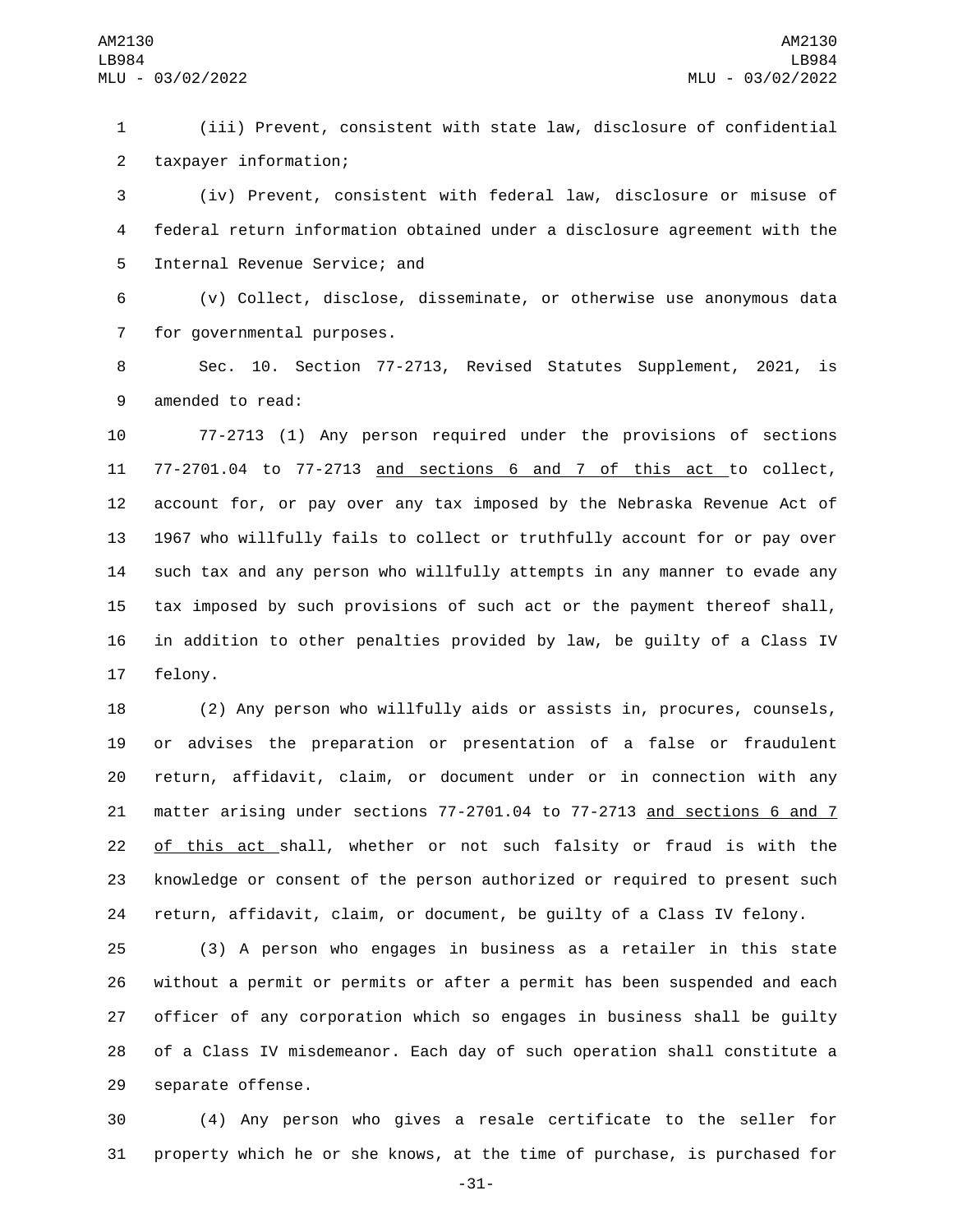the purpose of use rather than for the purpose of resale, lease, or rental by him or her in the regular course of business shall be guilty of 3 a Class IV misdemeanor.

 (5) Any violation of the provisions of sections 77-2701.04 to 77-2713 and sections 6 and 7 of this act, except as otherwise provided, 6 shall be a Class IV misdemeanor.

 (6) Any prosecution under sections 77-2701.04 to 77-2713 and sections 6 and 7 of this act shall be instituted within three years after the commission of the offense. If such offense is the failure to do an act required by any of such sections to be done before a certain date, a prosecution for such offense may be commenced not later than three years after such date. The failure to do any act required by sections 77-2701.04 to 77-2713 and sections 6 and 7 of this act shall be deemed an act committed in part at the principal office of the Tax Commissioner. Any prosecution under the provisions of the Nebraska Revenue Act of 1967 may be conducted in any county where the person or corporation to whose liability the proceeding relates resides or has a place of business or in any county in which such criminal act is committed. The Attorney General shall have concurrent jurisdiction with the county attorney in the prosecution of any offenses under the provisions of the Nebraska Revenue 21 Act of 1967.

 Sec. 11. Section 77-27,223, Revised Statutes Supplement, 2021, is 23 amended to read:

 77-27,223 A county may raise revenue by levying and collecting a license or occupation tax on any person, partnership, limited liability company, corporation, or business engaged in the sale of admissions to recreational, cultural, entertainment, or concert events that are subject to sales tax under sections 77-2701.04 to 77-2713 and sections 6 and 7 of this act that occur outside any incorporated municipality, but within the boundary limits of the county. The tax shall be uniform in respect to the class upon which it is imposed. The tax shall be based upon a certain

-32-